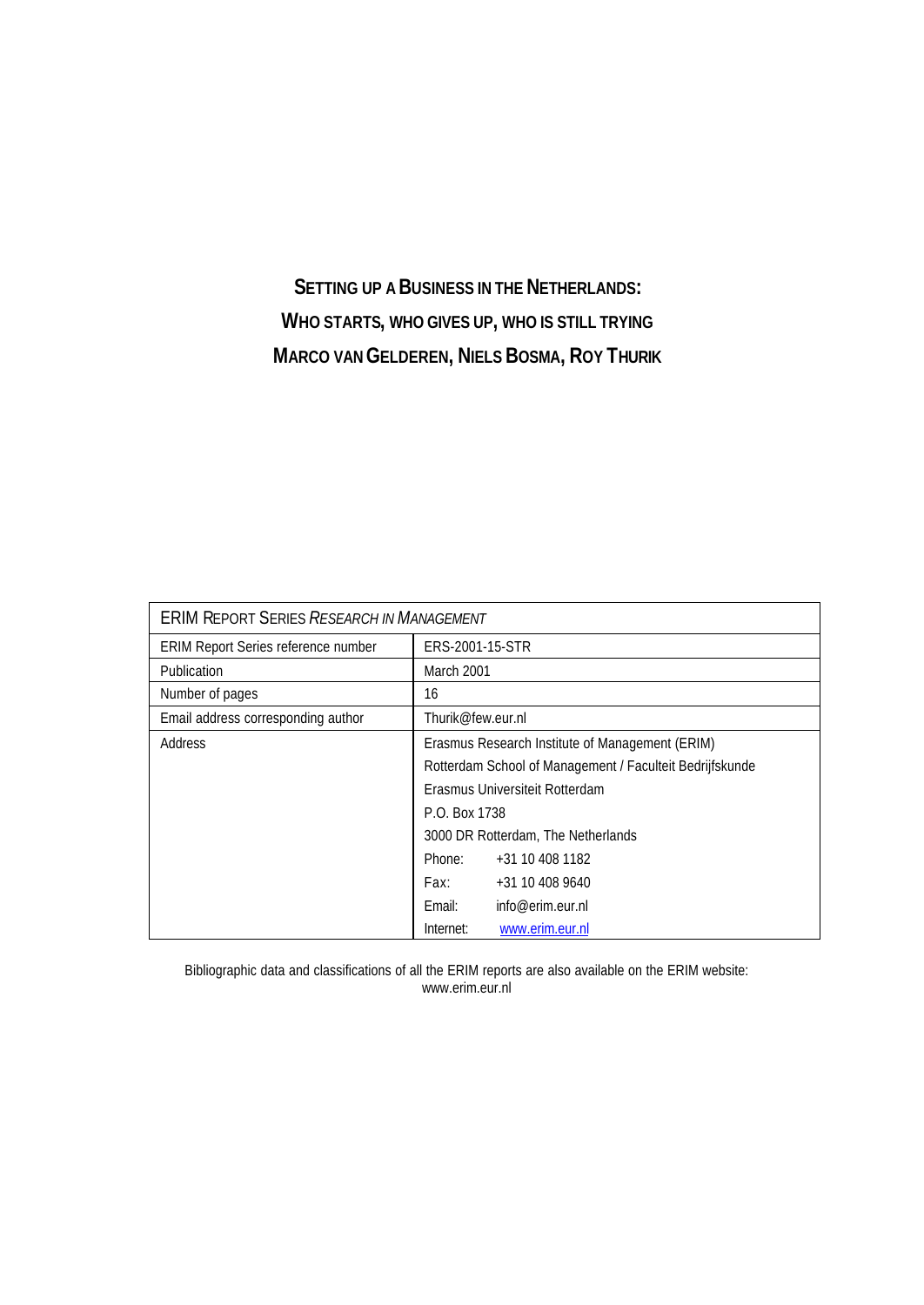## **E**RASMUS **R**ESEARCH **I**NSTITUTE OF **M**ANAGEMENT

# REPORT SERIES *RESEARCH IN MANAGEMENT*

|                                                | BIBLIOGRAPHIC DATA AND CLASSIFICATIONS         |                                                                                                                                                                                                                                                                                                                                                                                                                                                                                                                                                                                           |  |  |  |  |  |  |  |  |  |
|------------------------------------------------|------------------------------------------------|-------------------------------------------------------------------------------------------------------------------------------------------------------------------------------------------------------------------------------------------------------------------------------------------------------------------------------------------------------------------------------------------------------------------------------------------------------------------------------------------------------------------------------------------------------------------------------------------|--|--|--|--|--|--|--|--|--|
| Abstract                                       |                                                | Why does one person actually succeed in starting a business, while a second gives up, and a<br>third is still trying? To answer this question, a longitudinal study was set up in which 330<br>nascent entrepreneurs (people setting up a business) were followed over a one-year period.<br>After one year, 47% actually started a business, 27% was still organizing, and 26% gave up the<br>effort. In comparison to the two other groups, starters are different in terms of gender, industry<br>experience, start-up capital, use of third party loans, sector and current activity. |  |  |  |  |  |  |  |  |  |
| Library of Congress                            | 5001-6182                                      | <b>Business</b>                                                                                                                                                                                                                                                                                                                                                                                                                                                                                                                                                                           |  |  |  |  |  |  |  |  |  |
| Classification                                 | 5546-5548.6                                    | Office Organization and Management                                                                                                                                                                                                                                                                                                                                                                                                                                                                                                                                                        |  |  |  |  |  |  |  |  |  |
| (ICC)                                          | HD 62.5                                        | Starting a new business                                                                                                                                                                                                                                                                                                                                                                                                                                                                                                                                                                   |  |  |  |  |  |  |  |  |  |
| Journal of Economic<br>Literature              | M                                              | <b>Business Administration and Business Economics</b>                                                                                                                                                                                                                                                                                                                                                                                                                                                                                                                                     |  |  |  |  |  |  |  |  |  |
|                                                | $\perp$ 20                                     | Firm Objectives, Organization and Behavior: general                                                                                                                                                                                                                                                                                                                                                                                                                                                                                                                                       |  |  |  |  |  |  |  |  |  |
| (JEL)                                          | M 13                                           | Entrepreneurship                                                                                                                                                                                                                                                                                                                                                                                                                                                                                                                                                                          |  |  |  |  |  |  |  |  |  |
| European Business Schools                      | 85 A                                           | <b>Business General</b>                                                                                                                                                                                                                                                                                                                                                                                                                                                                                                                                                                   |  |  |  |  |  |  |  |  |  |
| <b>Library Group</b>                           | 270 A                                          | Strategic Management                                                                                                                                                                                                                                                                                                                                                                                                                                                                                                                                                                      |  |  |  |  |  |  |  |  |  |
| (EBSLG)                                        | 100G                                           | Organizational Growth                                                                                                                                                                                                                                                                                                                                                                                                                                                                                                                                                                     |  |  |  |  |  |  |  |  |  |
|                                                | 85 <sub>B</sub>                                | Small Business Management, entrepreneurship                                                                                                                                                                                                                                                                                                                                                                                                                                                                                                                                               |  |  |  |  |  |  |  |  |  |
| Gemeenschappelijke Onderwerpsontsluiting (GOO) |                                                |                                                                                                                                                                                                                                                                                                                                                                                                                                                                                                                                                                                           |  |  |  |  |  |  |  |  |  |
| Classification GOO                             | 85.00                                          | Bedrijfskunde, Organisatiekunde: algemeen                                                                                                                                                                                                                                                                                                                                                                                                                                                                                                                                                 |  |  |  |  |  |  |  |  |  |
|                                                | 85.10                                          | Strategisch beleid                                                                                                                                                                                                                                                                                                                                                                                                                                                                                                                                                                        |  |  |  |  |  |  |  |  |  |
|                                                | 83.82                                          | Midden- en kleinbedrijf                                                                                                                                                                                                                                                                                                                                                                                                                                                                                                                                                                   |  |  |  |  |  |  |  |  |  |
| Keywords GOO                                   | Bedrijfskunde / Bedrijfseconomie               |                                                                                                                                                                                                                                                                                                                                                                                                                                                                                                                                                                                           |  |  |  |  |  |  |  |  |  |
|                                                | Strategisch management, organisatievernieuwing |                                                                                                                                                                                                                                                                                                                                                                                                                                                                                                                                                                                           |  |  |  |  |  |  |  |  |  |
|                                                |                                                | Startende ondernemingen, Ondernemerschap, Noordelijke Nederlanden                                                                                                                                                                                                                                                                                                                                                                                                                                                                                                                         |  |  |  |  |  |  |  |  |  |
| Free keywords                                  |                                                | Performance, survival, nascent entrepreneurs, start-ups                                                                                                                                                                                                                                                                                                                                                                                                                                                                                                                                   |  |  |  |  |  |  |  |  |  |
| Other information                              |                                                |                                                                                                                                                                                                                                                                                                                                                                                                                                                                                                                                                                                           |  |  |  |  |  |  |  |  |  |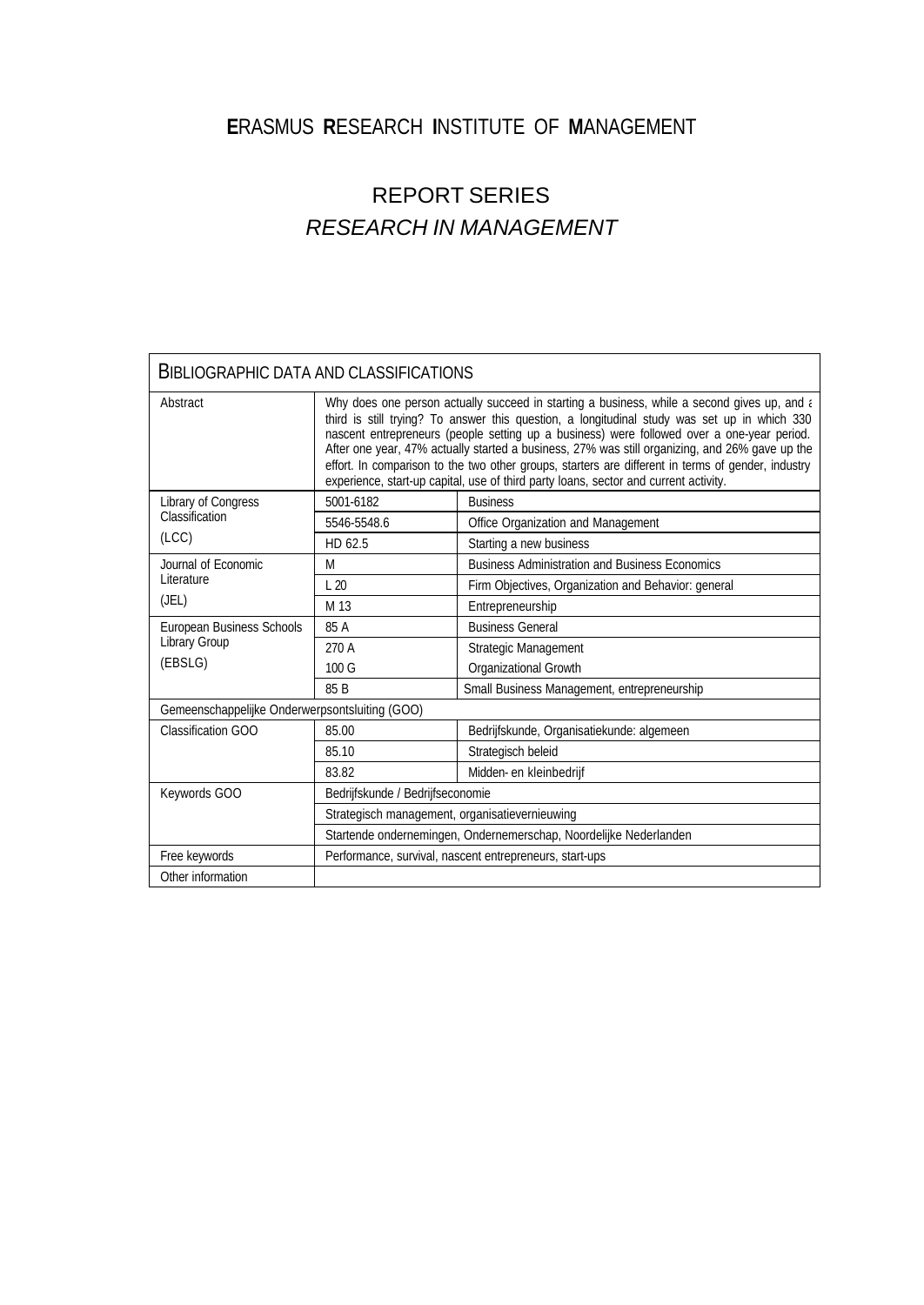## **SETTING UP A BUSINESS IN THE NETHERLANDS:**

## **WHO STARTS, WHO GIVES UP, WHO IS STILL TRYING**

#### **Marco van Gelderen**

EIM Business and Policy Research and Vrije Universiteit Amsterdam, Faculty of Economics, De Boelelaan 1105, 1081 HV Amsterdam, the Netherlands. Telephone +31 6 50 48 85 81. Fax +31 20 444 60 05. E-mail: mgelderen@econ.vu.nl.

#### **Niels Bosma**

EIM Business and Policy Research, Postbus 7001, 2701 AA Zoetermeer, the Netherlands. Telephone +31 79 341 36 34. Fax +31 79 341 50 24. E-mail: nbo@eim.nl.

#### **Roy Thurik**

EIM Business and Policy Research and Erasmus University Rotterdam Postbus 1738 Rotterdam, the Netherlands. Telephone +31 10 408 13 98. Fax +31 10 4089172. E-mail: thurik@few.eur.nl.

**SUMMARY.** Why does one person actually succeed in starting a business, while a second gives up, and a third is still trying? To answer this question, a longitudinal study was set up in which 330 nascent entrepreneurs (people setting up a business) were followed over a one-year period. After one year, 47% actually started a business, 27% was still organizing, and 26% gave up the effort. In comparison to the two other groups, starters are different in terms of gender, industry experience, start-up capital, use of third party loans, sector and current activity.

**VERSION**: February 2000, this paper will also appear as a research report of EIM Business and Policy Resaerch, Zoetermeer, the Netherlands **JEL CODE**: M13 **KEY WORDS**: performance, survival, nascent entrepreneurs, start-ups **CORRESPONDENCE**: Marco van Gelderen, mgelderen@econ.vu.nl.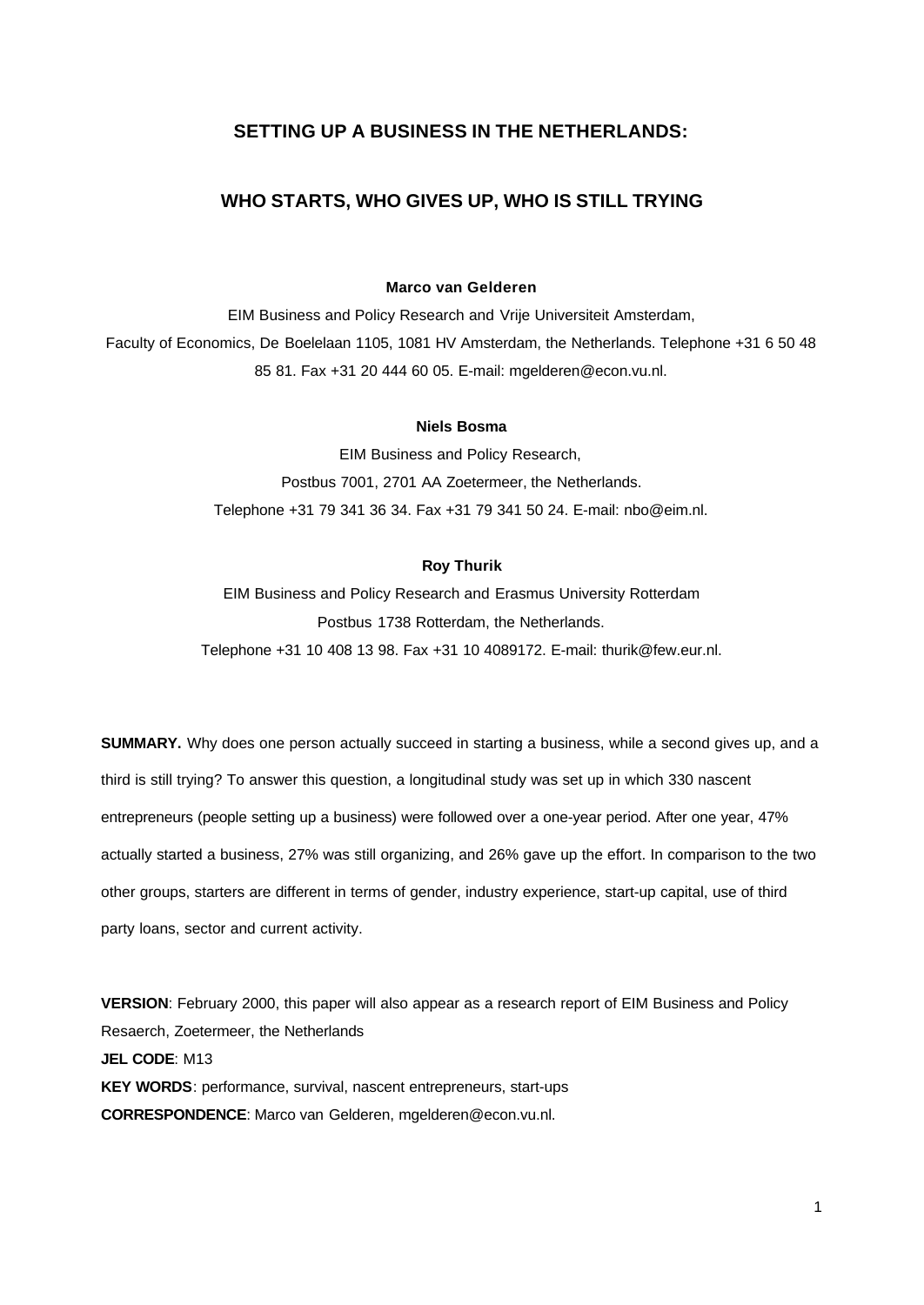### *EXECUTIVE SUMMARY*

The explanation of firm performance is a central issue in the field of entrepreneurship. Most research however deals with the success of existing firms. The first success of a firm is that it becomes one. What are the characteristics of the people that actually start a business in comparison to those who give up the effort or who are still busy organizing? This article investigates this question using a panel of Dutch nascent entrepreneurs (people currently busy setting up a business) over a period of one year.

We make use of the research design of the Entrepreneurial Research Consortium set up by Paul Reynolds of Babson College, which deals with nascent entrepreneurs in a number of countries. This design has a number of desirable characteristics. *First*, it avoids hindsight bias by collecting a sample of people currently setting up a business, making it possible to study the start-up process 'in real time'. *Second*, the study also takes into account people who fail in actually setting up a business, thus avoiding survivor bias. *Third*, it draws a representative and random sample by randomly calling a large number of phone numbers. *Fourth*, the research design is longitudinal as follow-up studies are made. Apart from scientific relevance, the results are also important for policy makers and practitioners who want to gain insight into the descriptive statistics and the success factors of the pre-start-up phase.

In the fall of 1998, 49,936 phone numbers of people in the Netherlands were daled. Of this number 21,393 persons (43%) were interviewed and asked the question: 'are you currently, alone or with others, setting up a business?' This resulted in a sample of 526 nascent entrepreneurs (which amounts to 2.5% of the sample and which, in turn, indicates a prevalence rate of 2.5% of the Dutch population between 18 and 65). In comparison with a control group collected from the 21,393 persons not currently setting up a business, the sample of nascent entrepreneurs was relatively male, young, had followed higher education and earned a higher income. Of the sample of 526 nascent entrepreneurs, 330 (63%) were contacted one year later to assess the then current status of the start-up effort. Of these 330 persons, 47% actually started, 27% were still organizing, and 26% had abandoned the effort.

Our comparison of the characteristics of the three groups was based on an adapted model of new venture performance as presented by Chrisman, Bauerschmidt and Hofer (1998). We consider new venture performance as a function of the entrepreneur, industry structure, strategy, and resources. Given the scarcity of previous studies on success in the pre-start-up phase, our predictions are based on studies on (post-start-up) firm performance.

The differences in characteristics between the three groups (started, still busy, abandoned) were investigated univariately as well as multivariately using a multinomial logistic regression model. Some intriguing results from our analyses are the following. *First*, people who wish to start with large start-up capital and third party loans are more likely to give up. Several processes may be operating here: dreamers may give up after they realize their ambitions are not so easy to realize, realists may choose not to continue the start-up effort after establishing that the risks are too high, and banks and other financiers may rightfully or wrongfully reject requests for funding from people who wish to start out large. *Second*, women take a longer time to prepare for eventual startup. Again, different processes may be responsible. Women may have difficulties in getting access to resources. It is also conceivable that the longer start-up period is caused by differing values women lay on setting up a business when compared to men. *Third*, industry experience is a success factor, while work experience, management experience, and experience in setting up a business as well as education are not. Perhaps knowledge of a market and a network in a market are crucial for getting a business started, while after start-up, management experience takes over in importance. *Finally*, people who are already entrepreneurs manage to get their (new) business started relatively often.

Knowledge of predictors of pre-start-up performance has significant benefits for entrepreneurship practice, education, and policy measures. We hope the model described in this article will encourage the work yet to be done.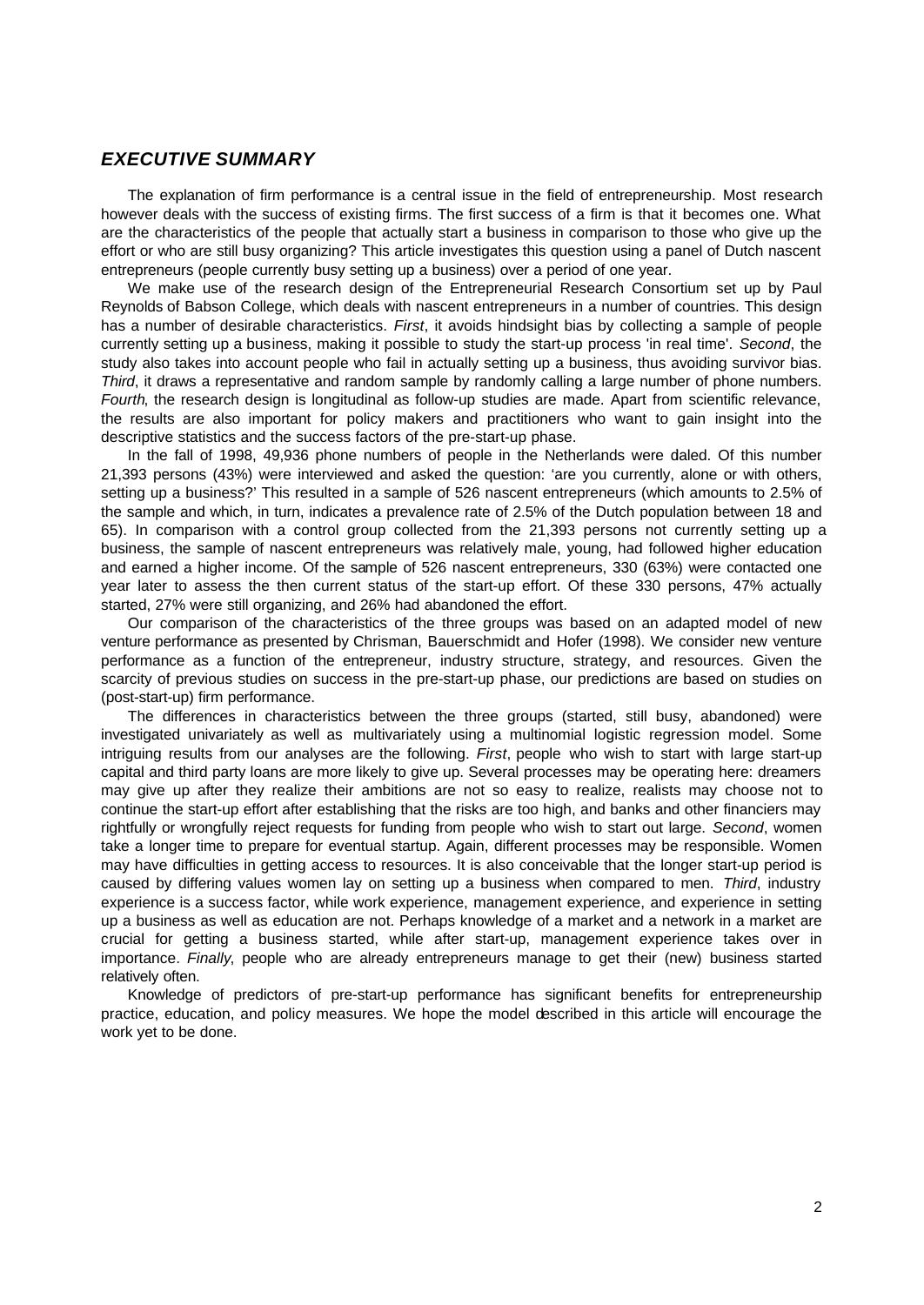## *SUCCESS IN THE PRE-START-UP PHASE*

Explaining firm performance is an important part of entrepreneurship research (Cooper and Gascon, 1992; Lussier, 1995; Honig, 1998; Boden and Nucci, 2000; van Gelderen, Frese and Thurik, 2001). Most research deals with the success of existing firms. However, the first success of a firm is that it becomes one. Entrepreneurs have frequently been compared with non-entrepreneurs (Baron, 1999; Kaufman, 1999), but not often with persons who wanted to start a business but did not succeed in doing so. Why does one person actually succeed in starting a business, while a second gives up, and a third is still busy organizing? Answers to this question are directly relevant for practitioners who want to evaluate their own prospects, chances and behavior. For example, in one of the few studies on the subject, Carter, Gartner and Reynolds (1995) report that both individuals who started their business as well as individuals who gave up the start-up effort undertook more activities to make their business real. People who were still trying to set up their business had undertaken fewer activities than the other two groups. Therefore, the authors advice individuals considering a business start-up to pursue opportunities aggressively in the short term, in order not to find themselves perennially still trying. Comparisons of nascent entrepreneurs who start, still try, or give up are also relevant for governmental agencies that deal with nascent entrepreneurs. Research on pre-startup failure variables gives insight into the factors that hinder aspiring founders from realizing their plans. This knowledge can guide policy measures that improve the general conditions surrounding startups, thus enabling a more effective use of the nascent entrepreneurs' potential (Chini, Frank, Korunka, and Lueger, 2000). Research by Chini et al. (2000) points to the importance of information use and availability. They found that people who had abandoned their start-up effort frequently indicated that information was unavailable or discouraging. Therefore, governmental agencies are heeded to make stimulating information and guidance available.

Finally, knowledge of the behavior of nascent entrepreneurs is important for those involved in creating and maintaining policy measures on a macro-economic level. The level of entrepreneurship, i.e., the number of business owners per work force, differs considerably across countries and periods (Thurik, 1999; Carree and Thurik, 1999). Both the causes and consequences of variation in the level of entrepreneurship are a matter of extensive scientific debate as well as of great policy importance. A high level of entrepreneurial activity is assumed and shown to contribute to innovative activities, competition, economic growth and job creation (Baumol, 1993; Thurik, 1996; Audretsch and Thurik, 2000 and 2001; Carree, van Stel, Thurik and Wennekers, 2001). For European countries in particular the fragile economic growth, coupled with the persistently high levels of unemployment, has fostered entrepreneurship (OECD, 2000). Many governments now seek to promote entrepreneurship, and high hopes are attached to entrepreneurship as a source of job creation and economic growth (Thurik, 1996). The exploitation of economies of scale and scope is no longer at the heart of modern economies (Teece, 1993; Wennekers and Thurik, 1999). The reason is that globalization and the ICT-revolution imply a need for a knowledge intensive economy. Such an economy emerges only after significant structural change, requiring a substantial reallocation and reorganization of resources. This induces an intense demand for entrepreneurship (Casson, 1995, Audretsch and Thurik, 2000 and 2001). When it comes to how the mechanisms work, little is known, either on how entrepreneurship can best be promoted or on how entrepreneurship influences economic performance. Promotion of entrepreneurship starts with insight in the motives and behavior of those seriously playing with the idea of becoming one.

## *SAMPLE AND VARIABLES*

Research of success and failure in the pre-start-up phase is scarce mainly because of the lack of a representative sample (Reynolds and Miller, 1992; Reynolds, 1997). People walking around with an idea of starting a business are difficult to find. Of course, researchers may collect a sample of starting entrepreneurs and question them about their preparation phase retrospectively. However, in such an approach all people who did not succeed in getting a business started will be overlooked (survivor bias). Moreover, retrospective questioning may lead to biased memories (hindsight bias). To avoid survivor bias and hindsight bias, one has to collect a sample of nascent entrepreneurs, i.e., people who are in the process of setting up a business. For example, the researcher may collect a sample of nascent entrepreneurs from among people who take a course in setting up a business at the local Chamber of Commerce. However, the people who take part in such a course may form a biased sample. For example, ethnic minorities are less likely to participate in the regular information and guidance channels. Therefore, as a third desirable characteristic of a research design on success in the pre-start-up phase, one would not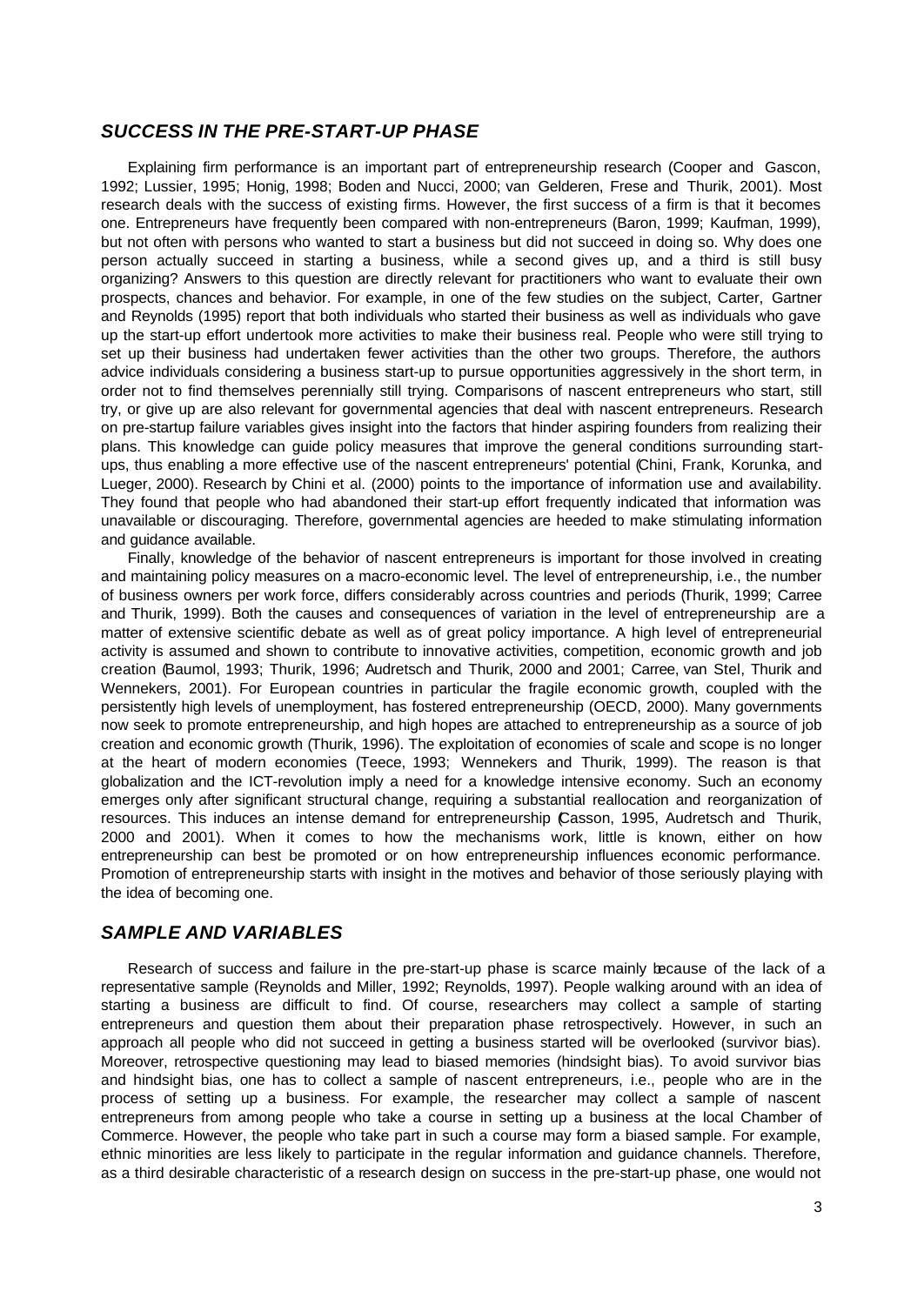only want to avoid survivor and hindsight bias, but also draw a representative and random sample (Katz and Gartner, 1988). To this purpose, Paul Reynolds of Babson College has set up the Entrepreneurial Research Consortium (ERC). The ERC is an international research effort (joined among others by the United States, Sweden, Norway and the Netherlands) in which nascent entrepreneurs are collected by randomly calling phone numbers. The person who answers the phone is asked: are you currently, alone or with others, setting up a business? If the person answers affirmatively, two exclusions are made. First, it is essential to have an active and manifest desire to set up a business. If he or she is only dreaming about starting up a business, he or she is considered a potential entrepreneur instead of a nascent entrepreneur. Second, someone who has set up a business that is already operational, even though in a start-up phase, must be considered an entrepreneur instead of a nascent entrepreneur. By this design, a relevant, representative and random sample of nascent entrepreneurs is created avoiding the traps of survivor bias and hindsight bias.

In the fall of 1998, 49,936 phone numbers were dialed. An interview was held with 21,393 persons (43%) aged between 18 and 65 years. Eventually, this resulted in a sample of 526 nascent entrepreneurs (2.5% of the sample, which indicates a prevalence rate of 2,5% within the Dutch population between 18 and 65 years old ). This prevalence rate is comparable with Scandinavian countries but much lower than that in the United States (Delmar and Davidsson, 2000).

In comparison with a control group (N=586) taken from the 21,393 persons who stated not to be currently setting up a business, the sample of nascent entrepreneurs was relatively male, young, had followed higher education and earned a higher income (van Gelderen, 1999). Of the sample of 526 nascent entrepreneurs, 330 could be contacted one year later (63%) in order to assess the then current status of the start-up effort. Of these 330 persons, 47% started their business, 27% were still organizing, and 26% had abandoned the effort.

To establish the differences in characteristics between these three groups, some independent variables are listed in Table 1. They are classified using the extended model of new venture performance of Chrisman, Bauerschmidt and Hofer, (1998). They consider new venture performance as a function of the personal characteristics of the entrepreneur (E), industry structure (IS), strategy (S), resources (R) and organizational structure, process and system (OS). They propose the following functional relationship: new venture performance = f(E,IS,S,R,OS). Our independent variables can be classified in a similar fashion: demographics and experience are personal characteristics of the entrepreneur; industry sector and technology are part of industry structure; ambition and approach are part of strategy; and capital and third partly loans can be considered as resources. As the ventures are in the pre-startup-phase, no variables pertain to organizational structure, process, or systems. Table 1 provides also the predicted sign of the influence of the independent variables. As few previous studies into success factors in the pre-start-up phase have been done, predictions for the independent variables are not based on literature on the pre-startup phase. They are derived from the literature on post-start-up firm performance.

| personal characteristics          | strategy                               |
|-----------------------------------|----------------------------------------|
| demographics                      | ambition                               |
| gender (male)                     | ambition number of employees $(+)$     |
| age $(-)$                         | ambition becoming rich $(+)$           |
| education $(+)$                   | ambition becoming large $(+)$          |
| income $(+)$                      | ending up full- or parttime (fulltime) |
| daily activity (entrepreneur)     |                                        |
| experience                        | approach                               |
| work experience $(+)$             | wrote a business plan $(+)$            |
| management experience $(+)$       | asked for information/advice $(+)$     |
| industry experience $(+)$         | starting full- or parttime (fulltime)  |
| experience in starting a firm (+) | team $(+)$                             |
| environment                       | resources                              |
| type of firm                      | finance                                |
| techno $(-)$                      | amount of start-up capital $(+)$       |
| sector (services)                 | third-party financing $(+)$            |

#### **Table 1 Independent variables**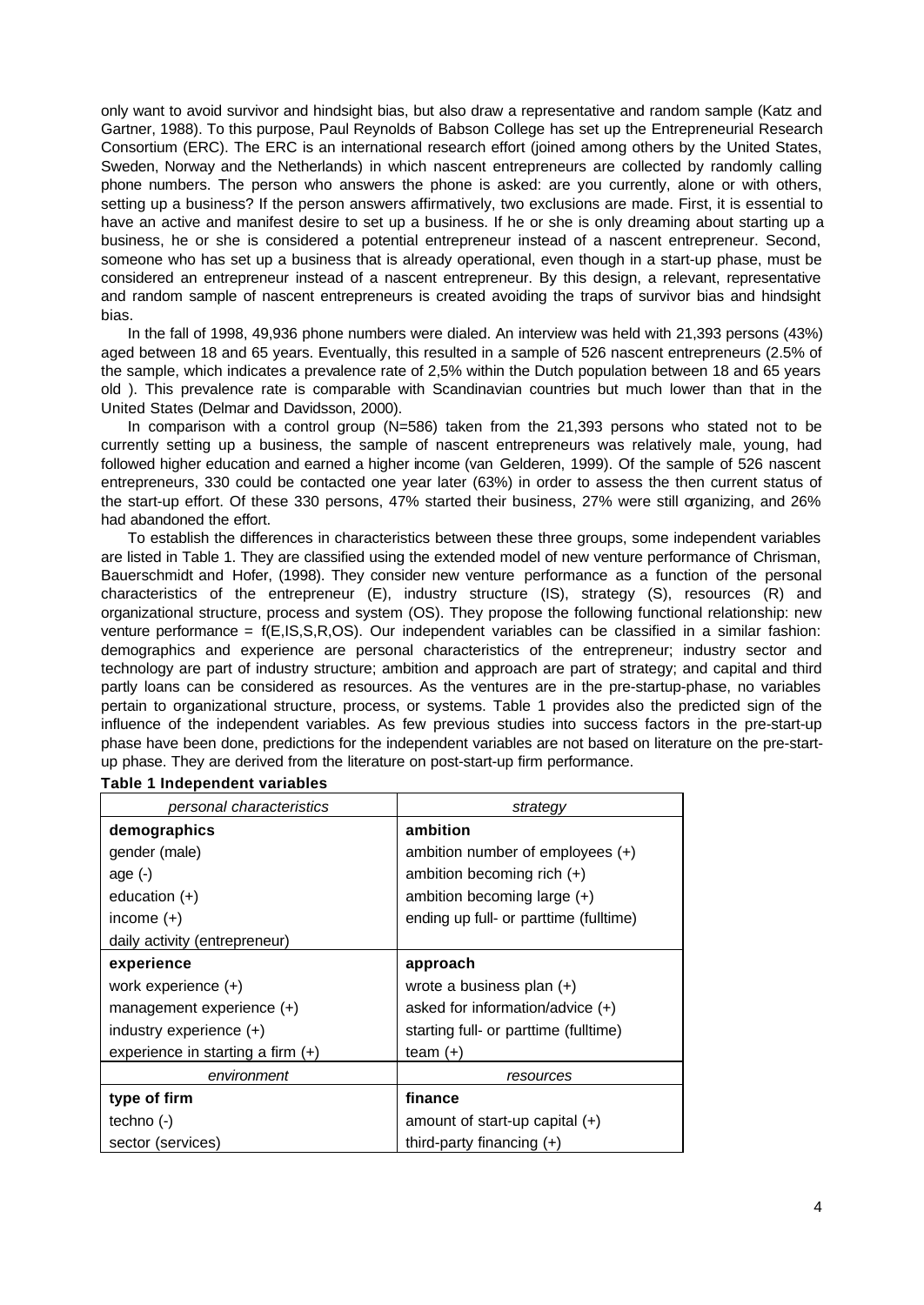Table 2 lists a review of articles modeling new venture performance. They are published between 1996 and the fall of 2000 in what are generally considered to be the top four journals in entrepreneurship research (JBV, ET&P, JSBM, and SBE). Daily activity is excluded from the review as this variable is not relevant in the post-startup-phase. Ambition was taken as one variable in this review. The results of two earlier reviews by Lussier (1995) and by Cooper and Gascon (1992) are also given in the table. One has to bear in mind that this review gives only a impressionistic overview of success factors, given the differences in samples, research designs, performance measures and methods of analysis used by the different studies (Cooper, 1993).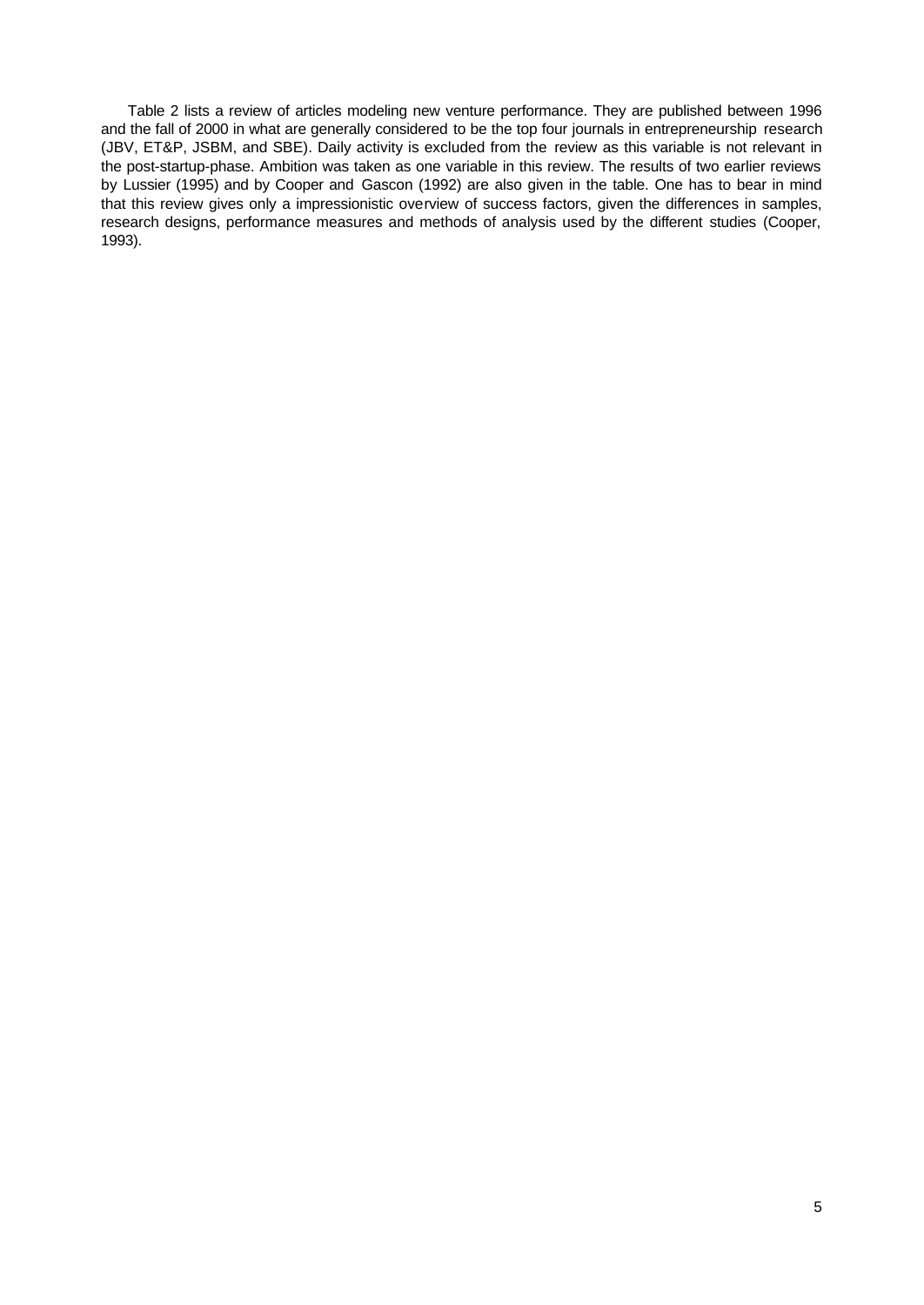|                           |   | 2.          | 3. | 4. | 5. | 6. | 7. | 8. | 9. | 10.         | 11. | 12. | $13. + : N : -$           | 14. | 15. | 16. |
|---------------------------|---|-------------|----|----|----|----|----|----|----|-------------|-----|-----|---------------------------|-----|-----|-----|
| gender female - male      |   |             |    | N  | N  | ÷  |    |    | ÷  |             |     | ÷   | $3 - 2 - 0$               |     |     |     |
| age young - old           |   |             |    |    | N  | N  | N  |    |    |             |     |     | $3 - 0$<br>$\mathbf{0}$ - | ÷   | +/- |     |
| education low - high      | N | N           |    |    | N  | N  |    |    |    |             | N   |     | 5<br>5<br>- 0             | ÷   |     |     |
| personal income           |   |             |    |    |    |    |    |    |    |             |     |     | $0 - 0 - 0$               |     |     |     |
| work experience           |   |             | N  |    |    |    |    |    |    |             |     |     | 4 -<br>- 0<br>-1          |     |     |     |
| management experience     |   |             | N  | N  |    |    |    | N  |    |             |     |     | $3 - 0$<br>0              | ٠   |     |     |
| industry experience       |   |             | N  |    | N  |    | N  |    |    | N           |     |     | 4 -                       | ÷   |     |     |
| experience in setting up  |   |             |    | N  |    |    |    |    |    |             | N   | ÷.  | $1 - 2 - 0$               |     | +/- |     |
| techno nascent            |   |             |    |    | N  |    |    |    |    |             |     |     | 1 - 1 - 3                 |     |     |     |
| dummy manufacturing       |   |             | N  |    | N  |    |    |    |    |             |     |     | $1 - 2 - 1$               |     | +/- | N   |
| dummy trade               |   |             |    | N  | N  |    |    |    |    |             |     |     | $0 - 2 - 1$               |     | +/- | N   |
| dummy business services   |   |             |    | N  | N  |    |    | N  |    |             |     |     | $0 - 3 - 0$               |     |     |     |
| dummy consumer services   |   |             |    | N  | N  |    |    |    |    |             |     |     | $0 - 2 - 0$               |     |     |     |
| ambition                  | N | N           |    |    |    |    |    |    |    |             |     |     | $0 - 2 - 0$               |     |     |     |
| business plan             |   | N           |    |    |    |    | N  |    |    |             |     |     | $0 - 2 - 2$               | ÷   | +/- | N   |
| information and guidance  |   |             | N  |    |    |    | N  |    |    | $\mathbf N$ |     |     | $2 - 3 - 0$               | ÷   | ÷   |     |
| start fulltime - parttime | N | $\mathbf N$ |    |    |    |    |    |    |    |             |     |     | $0 - 2 - 4$               |     |     |     |
| solo - team               |   | N           |    |    |    |    | N  |    |    |             |     |     | $2 - 0$                   |     |     |     |
| start up capital          | ٠ | N           | N  |    | N  |    |    |    |    |             |     |     | $3 - 0$<br>5              |     |     |     |
| third party loan          | N |             |    |    |    |    |    |    |    | N           |     |     | $2 - 2 - 1$               |     | +/- |     |

**Table 2 Literature review on relations with performance of the independent variables (SBE, JSBM, ET&P, JBV 1996 - (Fall) 2000)**

**+** = factor significantly contributing to performance

**N** = factor is neither decreasing nor increasing performance

**-** = factor significantly decreases performance

 $1 =$  Reid and Smith (2000)  $9 =$  Honig (1998)

4 = Bruderl and Preissendorfer (1998) (effects on survival) 12 = Carter, Williams, and Reynolds (1997) (direct effects)

5 = Frese, van Gelderen, and Ombach (2000) (partly unpublished results) 13 = summary of 1 through 12

2 = Reid (1999) 10 = Gartner, Starr, and Bhat (1998)

3 = Basu and Goswami (1999) 11 = Lerner, Brush, and Hisrich (1997)

 $6 =$  Fasci and Valdez (1998) 14 = review by Lussier (1995)

7 = Sapienza and Grimm (1997) 15 = review by Cooper and Gascon (1992)

 $8 =$  Boden and Nucci (2000) 16 = hypothesis used in this study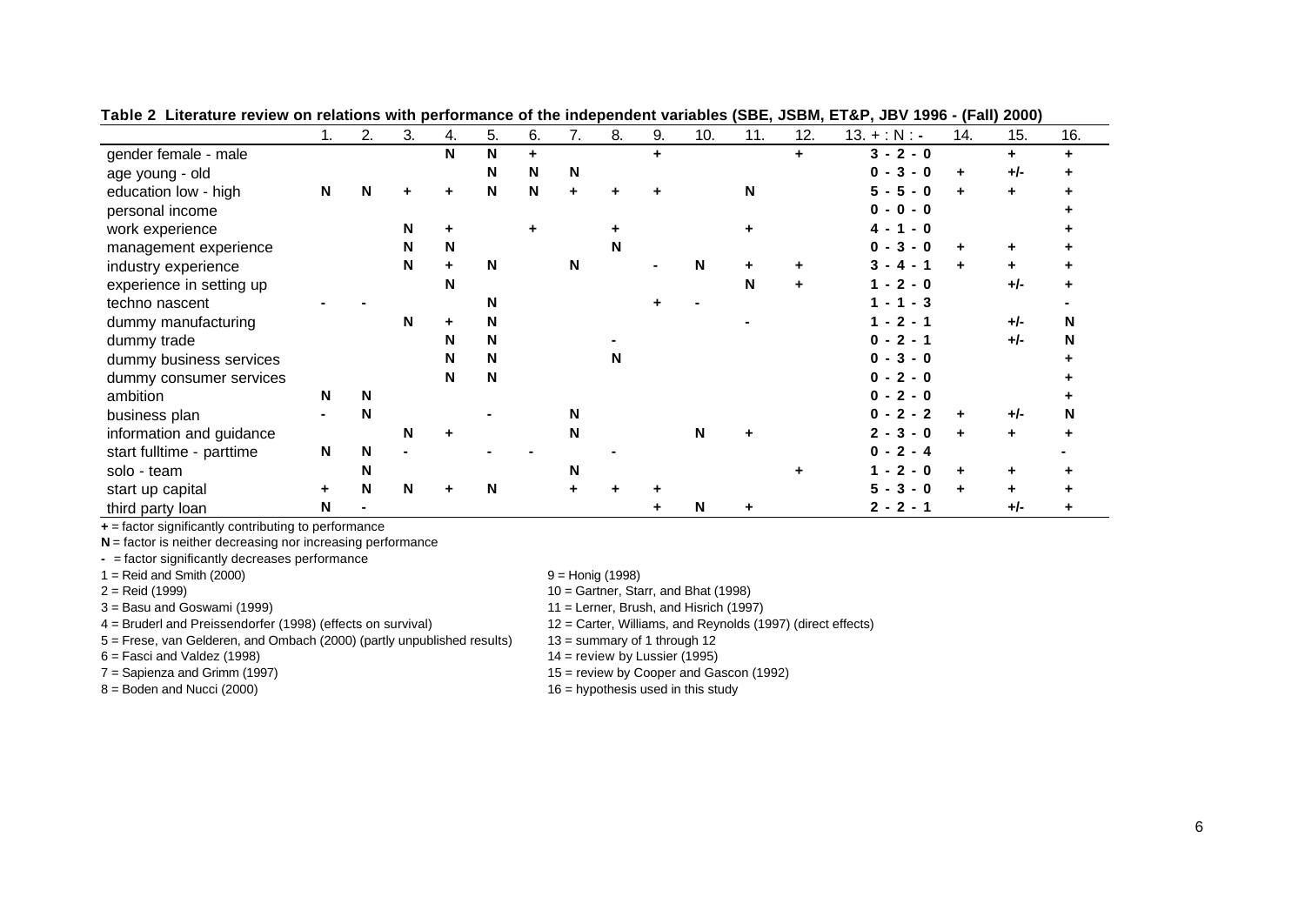In most cases our hypotheses follow from the review, but some variables need further explanation. We hypothesize age to be positively related to performance, given the positive relations of the different types of experience with performance. The number of reports on the age of the founder is quite low. Probably most studies did not directly investigate the age of the founder as they already included experience. The hypothesized sign for services is not derived from the performance literature but rather from the assumption that a business in services can be started very easily, needing fewer resources than a business in manufacturing or in retail. Therefore, services should be associated with nascent entrepreneurs that start a business. Ambition is sometimes studied as a dependent variable (e.g. Cliff, 1998) but not often as an independent variable in performance modeling. We hypothesize ambition to be positively related to performance as we expect ambitious entrepreneurs to be highly motivated. Finally, the use of a business plan is sometimes negatively associated with small business performance. However, in the same studies (Frese, van Gelderen and Ombach, 2000; Reid and Smith, 2000; van Gelderen, Frese and Thurik, 2001) planning (not in the form of a business plan) is positively associated with performance. Therefore, we make no hypothesis regarding the use of business plans.

In the follow-ups held among the sample of nascent entrepreneurs, the current status of the start-up effort was assessed. The actual question used is: How would you classify your firm? Is it (1) operational and running; (2) are you still setting up the business; (3) have you temporarily delayed your start-up effort; (4) have you completely abandoned your start-up effort. Groups (2) and (3) are taken together and classified as the group 'still organizing' because of the reasons people gave for classifying themselves as pausing their start-up efforts (like waiting for a license). In our design it is the entrepreneur himself who defines whether his business is actually started or still in the start-up phase. This implies that entrepreneurs can use different criteria to judge whether they consider themselves started or not. In fact, the question why a nascent entrepreneur considered himself started gave rise to a plethora of answers. In Table 3 these answers are classified using the properties of emerging organizations given by Katz and Gartner (1988). So when interpreting the results, one has to bear in mind that there is an underlying heterogeneity in the performance measure. In fact, in a different study using this data set, the application of theory driven measures of whether a business actually started resulted different explanatory success factors (van Gelderen, 2001).

| intention            | boundary              | resources           | exchange              |
|----------------------|-----------------------|---------------------|-----------------------|
| wish or desire       | registration ch.comm. | arranged finance    | first customer        |
| idea                 | sign at magistracy    | hired personnel     | first cash flow       |
| resolution           | official address      | arranged housing    | acceptation in market |
| ambition             | business cards        | production of goods | a certain scale       |
| gave up job          | official opening      | bought inventory    | to derive income      |
| searched information | bank account          | got license         | to buy stock          |

#### **Table 3 Different definitions of start-up moments**

## *FURTHER DATA CONSIDERATIONS*

The descriptive statistics of the independent variables are given in Table 4 together with the correlation matrix. Their frequencies and numbers are in Table 5. Five continuous variables (personal income, work experience, management experience, industry experience, and desired start-up capital) were recoded into categories to mitigate the effects of very large numbers. Also, the categories become larger as the average value of the categories increases in order to reflect diminishing marginal eturns. Age was recoded into categories to obtain insight into the relations of the different age categories with the other variables.

As can be seen in Table 5, most independent variables had some missing data, most notably personal income and desired number of personnel in five years. For the multivariate analyses, which were done using a multinomial logistic regression technique, an expected maximization procedure was executed to replace missing data based on underlying data patterns, while keeping means and standard deviations constant. Industry sector (manufacturing, trade, business services, consumer services) and daily activity status (employee, entrepreneur, social welfare, student) were recoded into dummy variables.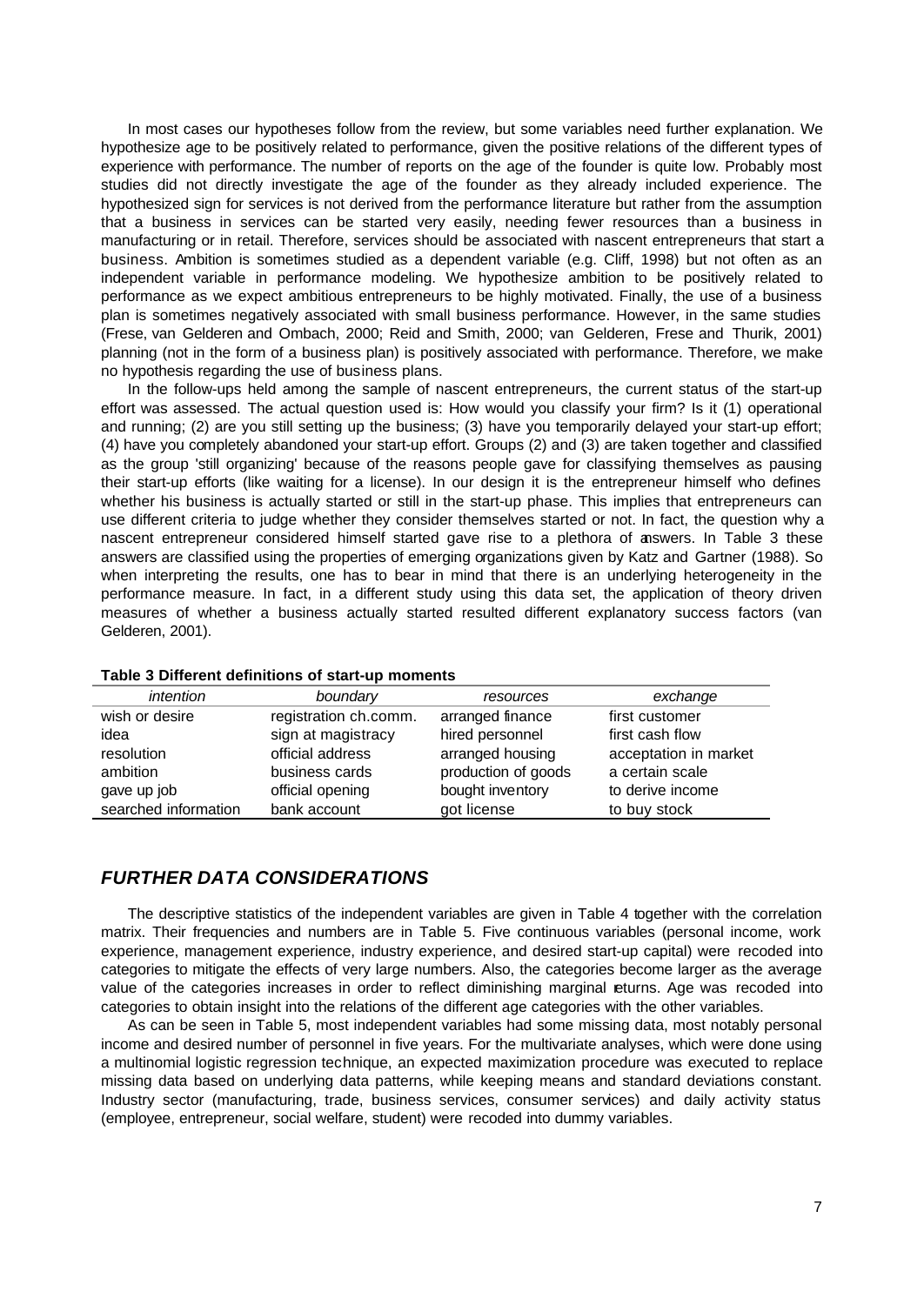|     | Table 4: Correlation matrix and descriptive statistics |      |      |          |                  |         |          |           |           |          |           |           |         |          |          |
|-----|--------------------------------------------------------|------|------|----------|------------------|---------|----------|-----------|-----------|----------|-----------|-----------|---------|----------|----------|
|     |                                                        | м    | SD   | 1.       | 2.               | 3.      | 4.       | 5.        | 6.        | 7.       | 8.        | 9.        | 10.     | 11.      | 12.      |
|     | gender female - male                                   | 1.70 | .46  |          |                  |         |          |           |           |          |           |           |         |          |          |
| 2.  | age young - old                                        | 2.67 | .95  | $-.04$   |                  |         |          |           |           |          |           |           |         |          |          |
| 3.  | education low - high                                   | 1.47 | .50  | $-.04$   | $.18**$          |         |          |           |           |          |           |           |         |          |          |
| 4.  | personal income                                        | 1.96 | .71  | .01      | .26**            | $.36**$ |          |           |           |          |           |           |         |          |          |
| 5.  | dummy employee                                         | 0.61 | .49  | .10      | $-.10$           | $-.02$  | .07      |           |           |          |           |           |         |          |          |
| 6.  | dummy entrepreneur                                     | 0.21 | .41  | .09      | $.12*$           | .06     | $.12*$   | $-64**$   |           |          |           |           |         |          |          |
| 7.  | dummy social welfare                                   | 0.08 | .28  | $-.09$   | $.15***$         | $-.02$  | $-.18*$  | $-0.38**$ | $-16**$   |          |           |           |         |          |          |
| 8.  | dummy student                                          | 0.04 | .19  | .02      | $-.27**$         | .08     | $-.09$   | $-.24**$  | $-.10$    | $-06$    |           |           |         |          |          |
| 9.  | amount of employees                                    | 2.49 | 1.16 | .22**    | $-.05$           | .16**   | $.17**$  | .01       | $.20**$   | $-.18**$ | .01       |           |         |          |          |
| 10. | ambition becoming rich                                 | 1.15 | .35  | .10      | $-.12*$          | .10     | .05      | $-.07$    | .04       | $-.01$   | .19**     | $.17**$   |         |          |          |
| 11. | ambition becoming large                                | 1.18 | .38  | $.12*$   | $-12*$           | $.12*$  | .02      | .03       | .02       | $-0.06$  | .09       | .34**     | $.27**$ |          |          |
| 12. | end up parttime                                        | 1.16 | .36  | $-.28**$ | .08 <sub>0</sub> | $.12*$  | .03      | $-18**$   | $-.03$    | .00      | .26**     | $-16**$   | $-.01$  | $-.07$   |          |
|     | 13. work experience                                    | 2.80 | .87  | .05      | .56**            | $-.08$  | .20**    | $-.02$    | .10       | $-0.02$  | $-0.23**$ | $-.08$    | $-.09$  | .06      | .00      |
|     | 14. management experience                              | 2.33 | 1.08 | $.13*$   | $.38**$          | .06     | .28**    | .04       | .11       | $-.04$   | $-15**$   | $.15***$  | .01     | $-.04$   | .03      |
|     | 15. industry experience                                | 2.54 | 1.16 | .21**    | $.18**$          | .00     | $.16***$ | .03       | $.11*$    | $-.05$   | $-.10$    | .07       | $-.09$  | .02      | $.12*$   |
|     | 16. experience in setting up                           | 1.21 | .41  | .09      | $.15***$         | .07     | .10      | $-0.27**$ | .34**     | .05      | $-.02$    | .10       | .03     | .03      | $-.03$   |
|     | 17. techno nascent                                     | 1.40 | .49  | $.16**$  | $-.08$           | .08     | .04      | $-06$     | $.12*$    | .02      | .04       | $.26**$   | .07     | $-.12*$  | $.12*$   |
|     | 18. dummy manufacturing                                | 0.11 | .31  | .07      | .04              | $-.05$  | .10      | .05       | $-.01$    | $-.07$   | $-.01$    | .10       | $-.09$  | .04      | .04      |
|     | 19. dummy trade                                        | 0.17 | .38  | $-.11*$  | $-.04$           | $-14*$  | $-06$    | $-.07$    | .03       | .04      | $-.04$    | .04       | $-.03$  | .00.     | .00      |
|     | 20. dummy business services                            | 0.29 | .45  | .05      | $-.01$           | .26**   | .21**    | .03       | .07       | $-.05$   | .02       | .09       | .22**   | $-.02$   | .00      |
|     | dummy consumer services                                | 0.18 | .38  | $-.22**$ | $.17***$         | .07     | .04      | $-.10$    | $-0.06$   | $.14**$  | $-.01$    | $-15***$  | $-.04$  | $-.03$   | $-13*$   |
|     | 22. business plan                                      | 1.57 | .50  | .06      | $-.01$           | .11     | $.17***$ | $-06$     | .05       | $-.04$   | $.17***$  | .29**     | $.18**$ | $-19**$  | .01      |
|     | 23. information and guidance                           | 1.75 | .43  | .03      | $-13*$           | .02     | .08      | .05       | $-.07$    | .07      | .07       | $-.12*$   | .04     | $-.02$   | $-.03$   |
|     | 24. start fulltime - parttime                          | 1.53 | .49  | $-.25**$ | .02              | $.12*$  | .05      | $.12*$    | $-0.24**$ | .03      | .09       | $-0.29**$ | $-02$   | $.14*$   | $-.38**$ |
| 25. | solo - team                                            | 1.38 | .48  | .12      | $-.20**$         | .07     | .00      | $-.02$    | .06       | $-.10$   | $.18***$  | $.36**$   | $.11*$  | $-.20**$ | $-0.02$  |
| 26. | start up capital                                       | 2.21 | 1.05 | .22**    | $-.03$           | .03     | .04      | $-0.05$   | .11       | $-.01$   | $-.01$    | .31**     | .06     | $-14**$  | .23**    |
|     | 27. third party loan                                   | 1.43 | .48  | .13      | $-.04$           | .02     | $-.08$   | $-.03$    | .00       | .08      | .01       | .20**     | .05     | $-12*$   | .09      |

**Table 4: Correlation matrix and descriptive statistics**

Note: \*\*  $p < .01$  and \*  $p < .05$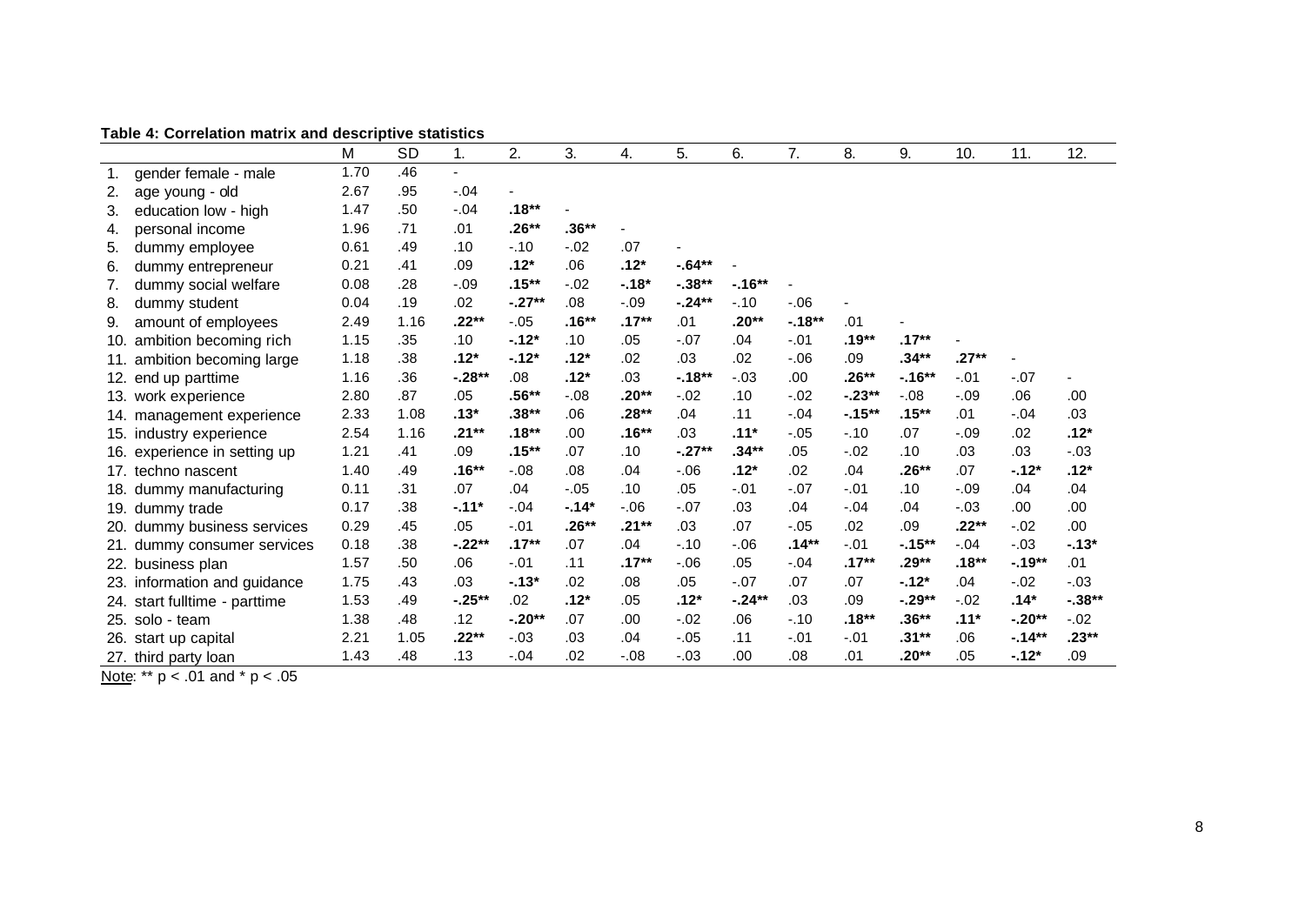|     |                              | 13.      | 14.     | 15.      | 16.     | 17.      | 18.      | 19.       | 20.      | 21.    | 22.      | 23.  | 24.     | 25.     | 26.   | 27. |
|-----|------------------------------|----------|---------|----------|---------|----------|----------|-----------|----------|--------|----------|------|---------|---------|-------|-----|
|     | gender female-male           |          |         |          |         |          |          |           |          |        |          |      |         |         |       |     |
| 2.  | age                          |          |         |          |         |          |          |           |          |        |          |      |         |         |       |     |
| 3.  | education low - high         |          |         |          |         |          |          |           |          |        |          |      |         |         |       |     |
| 4.  | dummy employee               |          |         |          |         |          |          |           |          |        |          |      |         |         |       |     |
| 5.  | dummy entrepreneur           |          |         |          |         |          |          |           |          |        |          |      |         |         |       |     |
| 6.  | dummy social welfare         |          |         |          |         |          |          |           |          |        |          |      |         |         |       |     |
| 7.  | dummy student                |          |         |          |         |          |          |           |          |        |          |      |         |         |       |     |
| 8.  | personal income              |          |         |          |         |          |          |           |          |        |          |      |         |         |       |     |
| 9.  | amount of employees          |          |         |          |         |          |          |           |          |        |          |      |         |         |       |     |
| 10. | ambition becoming rich       |          |         |          |         |          |          |           |          |        |          |      |         |         |       |     |
| 11. | ambition becoming large      |          |         |          |         |          |          |           |          |        |          |      |         |         |       |     |
| 12. | end up parttime              |          |         |          |         |          |          |           |          |        |          |      |         |         |       |     |
| 13. | work experience              |          |         |          |         |          |          |           |          |        |          |      |         |         |       |     |
|     | 14. management experience    | $.59**$  |         |          |         |          |          |           |          |        |          |      |         |         |       |     |
|     | 15. industry experience      | $.29**$  | $.34**$ |          |         |          |          |           |          |        |          |      |         |         |       |     |
|     | 16. experience in setting up | .03      | $.12*$  | $.14*$   |         |          |          |           |          |        |          |      |         |         |       |     |
|     | 17. techno nascent           | $-15**$  | $-.08$  | .01      | .06     |          |          |           |          |        |          |      |         |         |       |     |
| 18. | dummy manufacturing          | .02      | .01     | .10      | $-.01$  | $.26**$  |          |           |          |        |          |      |         |         |       |     |
| 19. | dummy trade                  | $-.03$   | $-.02$  | $-.17**$ | .04     | $-.04$   | $-.16**$ |           |          |        |          |      |         |         |       |     |
|     | 20. dummy business services  | $-14*$   | $-.05$  | .02      | .03     | .05      | $-.22*$  | $-0.29**$ |          |        |          |      |         |         |       |     |
| 21. | dummy consumer services      | .08      | .03     | $-.11*$  | $-.01$  | $-.11*$  | $-.16**$ | $-21**$   | $-.30**$ |        |          |      |         |         |       |     |
|     | 22. business plan            | $-.03$   | .02     | $-.03$   | $-.04$  | $.15***$ | .10      | .03       | $-.04$   | $-.07$ |          |      |         |         |       |     |
|     | 23. information and guidance | $-.08$   | $-.12*$ | $-.03$   | $-19**$ | .08      | .04      | .03       | .07      | $-.05$ | .10      |      |         |         |       |     |
| 24. | start fulltime - parttime    | $-.10$   | $-.08$  | $-.10$   | $-.02$  | $-.03$   | $-.05$   | $-.03$    | $.16**$  | $.11*$ | $-14*$   | .10  | ÷       |         |       |     |
| 25. | solo - team                  | $-.26**$ | $-.03$  | $-.01$   | .08     | $.18**$  | .02      | $-.01$    | .07      | $-.05$ | .06      | .01  | $-.02$  |         |       |     |
|     | 26. start up capital         | .05      | .11     | $.14***$ | .10     | $.16**$  | .01      | .01       | $-12*$   | .00.   | $.17***$ | .00. | $.34**$ | $.24**$ |       |     |
|     | 27. third party loan         | $-.07$   | $-.08$  | .00      | $-0.06$ | .07      | $-.05$   | .08       | $-.17**$ | .00.   | $.13*$   | .00. | $.14*$  | .09     | .47** |     |

**Table 4 (continued): Correlation matrix and descriptive statistics**

Note: \*\*  $p < .01$  and \*  $p < .05$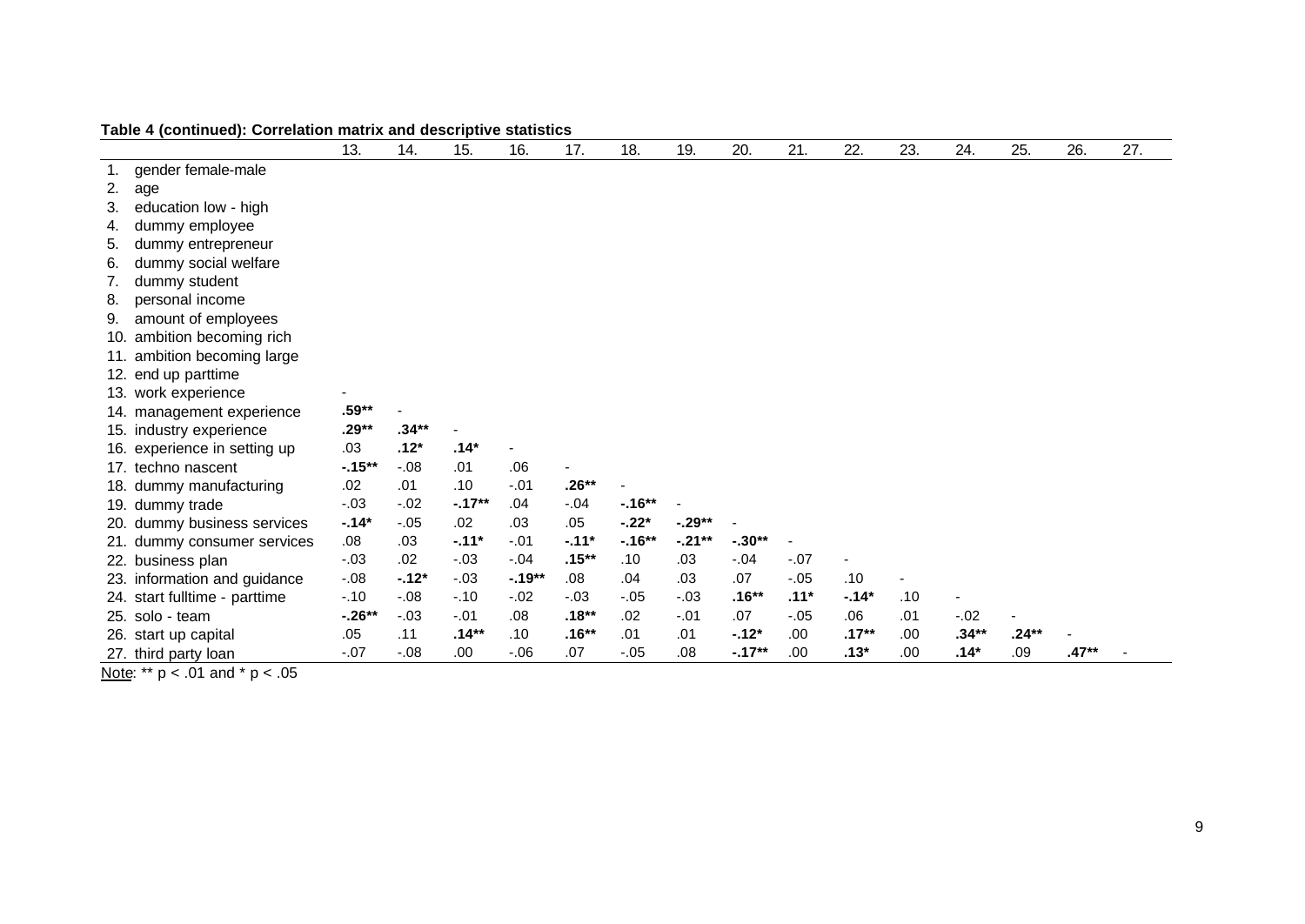| variable             | % N | categories          | def. | still | start | chi-sq.  | variable          | %N  | categories      | def. | still | start | chi-sq.  |
|----------------------|-----|---------------------|------|-------|-------|----------|-------------------|-----|-----------------|------|-------|-------|----------|
|                      |     |                     | stop | busy  |       | + sign.  |                   |     |                 | stop | busy  |       | + sign.  |
|                      |     |                     | 26%  | 27%   | 47%   |          |                   |     |                 | 26%  | 27%   | 47%   |          |
| gender               | 30% | female              | 25%  | 39%   | 37%   | 10.09 ** | education         | 53% | low/middle edu. | 25%  | 28%   | 47%   | 0.14     |
| $(n=330)$            | 70% | male                | 26%  | 22%   | 52%   |          | $(n=321)$         | 47% | high education  | 25%  | 26%   | 49%   |          |
| age                  | 7%  | age 18-24           | 17%  | 25%   | 58%   | 4.97     | daily activity    | 65% | employee        | 29%  | 29%   | 42%   | 5.51     |
| $(n=327)$            | 42% | age 25-34           | 25%  | 30%   | 45%   |          | $(n=309)$         | 22% | entrepreneur    | 13%  | 16%   | 71%   | 18.74**  |
|                      | 31% | age 35-44           | 25%  | 24%   | 51%   |          | (dummy variables) | 9%  | social welfare  | 29%  | 43%   | 29%   | 5.11     |
|                      | 17% | age 45-54           | 32%  | 28%   | 41%   |          |                   | 4%  | student         | 33%  | 25%   | 42%   | 0.41     |
|                      | 3%  | age 55-64           | 18%  | 18%   | 64%   |          |                   |     |                 |      |       |       |          |
| personal income      | 32% | $$0 - 1.200 p.m.$   | 23%  | 32%   | 45%   | 5.82     | end up full- or   | 84% | fulltime        | 25%  | 27%   | 48%   | 0.14     |
| $(n=253)$            | 40% | \$1.201-2.000 p.m.  | 30%  | 31%   | 40%   |          | parttime (n=317)  | 16% | parttime        | 27%  | 29%   | 45%   |          |
|                      | 28% | $$ > 2.000$ p.m.    | 21%  | 21%   | 57%   |          |                   |     |                 |      |       |       |          |
| ambition become      | 85% | to earn a living    | 26%  | 28%   | 47%   | 0.16     | ambition to grow  | 82% | to stay small   | 22%  | 28%   | 50%   | 5.09     |
| rich (n=320)         | 15% | to become rich      | 23%  | 30%   | 47%   |          | large $(n=321)$   | 18% | to grow large   | 36%  | 26%   | 38%   |          |
| ambition amount of   | 28% | 0 employees         | 23%  | 28%   | 49%   | 5.96     | work experience   | 6%  | 0-3 years       | 22%  | 28%   | 50%   | 0.27     |
| employees within     | 25% | 1-2 employees       | 22%  | 28%   | 51%   |          | $(n=328)$         | 33% | 4-10 years      | 25%  | 28%   | 47%   |          |
| five years $(n=261)$ | 22% | 3-6 employees       | 19%  | 33%   | 47%   |          |                   | 38% | $11-20$ years   | 24%  | 27%   | 48%   |          |
|                      | 19% | 7-25 employees      | 31%  | 25%   | 45%   |          |                   | 24% | >20 years       | 27%  | 27%   | 47%   |          |
|                      | 6%  | >25 employees       | 44%  | 19%   | 38%   |          |                   |     |                 |      |       |       |          |
| management           | 27% | 0-1 year            | 29%  | 30%   | 41%   | 2.81     | industry          | 27% | 0-1 year        | 37%  | 30%   | 33%   | 18.86 ** |
| experience           | 33% | 2-5 years           | 24%  | 28%   | 49%   |          | experience        | 21% | 2-5 years       | 24%  | 30%   | 46%   |          |
| $(n=327)$            | 20% | 6-10 years          | 20%  | 28%   | 52%   |          | $(n=328)$         | 24% | 6-10 years      | 12%  | 26%   | 63%   |          |
|                      | 20% | > 10 years          | 27%  | 24%   | 49%   |          |                   | 28% | > 10 years      | 26%  | 25%   | 50%   |          |
| experience in firm   | 79% | no                  | 26%  | 28%   | 46%   | 0.66     | techno nascent    | 40% | no              | 25%  | 28%   | 46%   | 0.36     |
| founding (n=330)     | 21% | yes                 | 24%  | 24%   | 51%   |          | $(n=330)$         | 60% | yes             | 26%  | 26%   | 49%   |          |
| industry type        | 14% | manufacturing       | 11%  | 17%   | 71%   | $9.33**$ | start-up capital  | 31% | 0-10.000        | 23%  | 25%   | 52%   | 13.40 *  |
| $(n=245)$            | 23% | trade               | 32%  | 27%   | 41%   | 1.74     | $(n=311)$         | 34% | 10.001-50.000   | 16%  | 28%   | 56%   |          |
| (dummy variables)    | 39% | business services   | 23%  | 26%   | 51%   | 0.62     |                   | 16% | 50.001-200.000  | 33%  | 20%   | 47%   |          |
|                      | 24% | consumer            | 27%  | 34%   | 39%   | 2.28     |                   | 18% | > 200.001       | 35%  | 32%   | 33%   |          |
|                      |     | services            |      |       |       |          |                   |     |                 |      |       |       |          |
| third party money    | 57% | only own money      | 18%  | 24%   | 58%   | 14.87**  | business plan     | 43% | no              | 25%  | 26%   | 49%   | 0.23     |
| $(n=307)$            | 43% | makes a loan        | 32%  | 31%   | 37%   |          | $(n=330)$         | 57% | businessplan    | 26%  | 28%   | 46%   |          |
|                      |     |                     |      |       |       |          |                   |     | business plan   |      |       |       |          |
| information and      | 25% | makes no use of it  | 32%  | 30%   | 38%   | 3.99     | start fulltime or | 47% | fulltime start  | 26%  | 19%   | 55%   | $9.02*$  |
| guidance (n=328)     | 75% | receives inf.& sup. | 23%  | 27%   | 50%   |          | parttime (n=317)  | 53% | parttime start  | 23%  | 34%   | 43%   |          |
| team $(n=318)$       | 62% | solo                | 23%  | 26%   | 52%   | 2.90     |                   |     |                 |      |       |       |          |
|                      | 38% | team                | 30%  | 28%   | 43%   |          |                   |     |                 |      |       |       |          |
|                      |     |                     |      |       |       |          |                   |     |                 |      |       |       |          |

**Table 5 Frequencies and univariate analyses of the relationships of the explanatory variables with the performance categories.**

Note: \*\* p < .01 and \* p < .05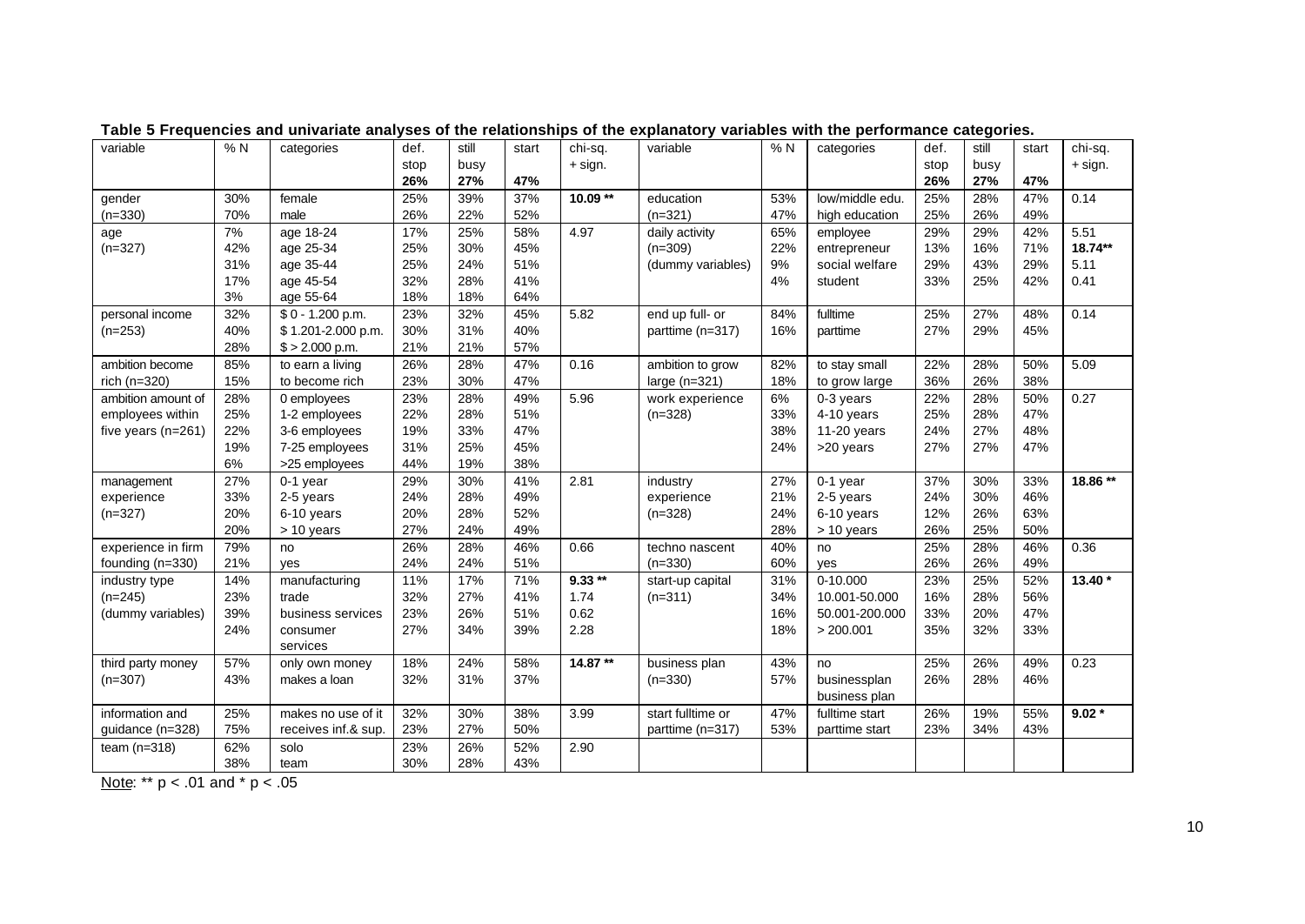## *DESCRIPTIVE, UNIVARIATE AND MULTIVARIATE RESULTS*

Very few non-biased samples of entrepreneurs in the pre-startup phase exist. Tables 4 and 5 provide detailed descriptive statistics on what was until now unknown territory. It is striking that while in comparison to a control group the nascent entrepreneurs are relatively highly educated and earn a high income, only a minority of them prefers to grow large, to become rich, to start full time, and to use a third party loan. These findings point to a tendency of people of higher social strata to start a business next to their former activities. This is also reflected by the dimensions generated by a non-linear principal component analysis (Bijleveld and van der Kamp, 1998). Table 6 shows three dimensions consisting of variables with a component loading higher than .35. The first dimension clusters a number of variables connected with ambition, the second one a number of variables connected with age, while the third dimension groups the variables as described above: higher income, higher educated people that strive for a part-time business in the business services.

| dimension 1: ambition     | dimension 2: age           | dimension 3: yuppie     |
|---------------------------|----------------------------|-------------------------|
| amount of employees (.72) | work experience (-.82)     | education (.62)         |
| start-up capital (.61)    | young (.77)                | business services (.61) |
| start fulltime (.52)      | management exp. (-.67)     | income $(.56)$          |
| male (.51)                | industry experience (-.51) | end part-time (.39      |
| becoming rich (.38)       | student (.45)              |                         |
| wrote business plan (.38) | team $(.39)$               |                         |
| entrepreneur (.37)        |                            |                         |
| techno nascent (.37)      |                            |                         |
| third party loan (.36)    |                            |                         |

#### **Table 6 Non linear principal component analysis**

Note: component loadings between brackets

The relationships of the independent variables with performance (started, still organizing, abandoned effort) are analyzed both in a univariate framework and a multivariate one. Univariate analyses are done using simple chi-square analyses, as the dependent variable consists of three categories. Table 5 gives the results of the chi-square statistics as well as the frequencies per success category. We find significantly more females and people with the intention to start part-time that are still busy organizing. These two groups are highly correlated, as can be seen in Table 3. Moreover, the two dummy variables 'manufacturing' and 'regarding oneself as an entrepreneur' are highly discriminative between the categories of "actually started" and "abandoned". Industry experience is a success factor, as opposed to other types of experience, but only up to a certain amount of years. Starting out without making a loan is a highly significant success factor, as opposed to wishing to start out with a large start-up capital.

Most of these results emerge also in a multinomial logistic model presented in Table 7. This type of regression is similar to logistic regression but more general because the dependent variable is not restricted to two categories. The vector coefficients do not represent an absolute effect but the marginal effect of an explanatory variable on the probability of 'abandoned' and 'still organizing' relative to the probability of 'actually started' (Cooper, Gimeno-Gascon, and Woo, 1994; Long, 1997). In Table 7 the nascent entrepreneurs that actually started serve as a benchmark group for the persons who gave up (first column) and for the persons who were still setting up their business (column 2). A comparison between the nascent entrepreneurs that abandoned their start-up effort and entrepreneurs still organizing is not presented, as no significant differences are found. Employee status was left out of the model because it took up 65% of the variable 'daily activity' (see Table 5), leaving identification problems for the other dummies representing daily activity. When distinguishing between nascents that actually started and nascents still organizing, we again find females and part-timers still setting up, and entrepreneurs being less likely to be still organizing. As a success factor of nascent entrepreneurs who finally started, again only the following factors emerge: manufacturing, regarding oneself as entrepreneur, industry experience and using own money. Start-up capital loses its significance due to the non-linearity of its relationship with performance, as can be seen in Table 5.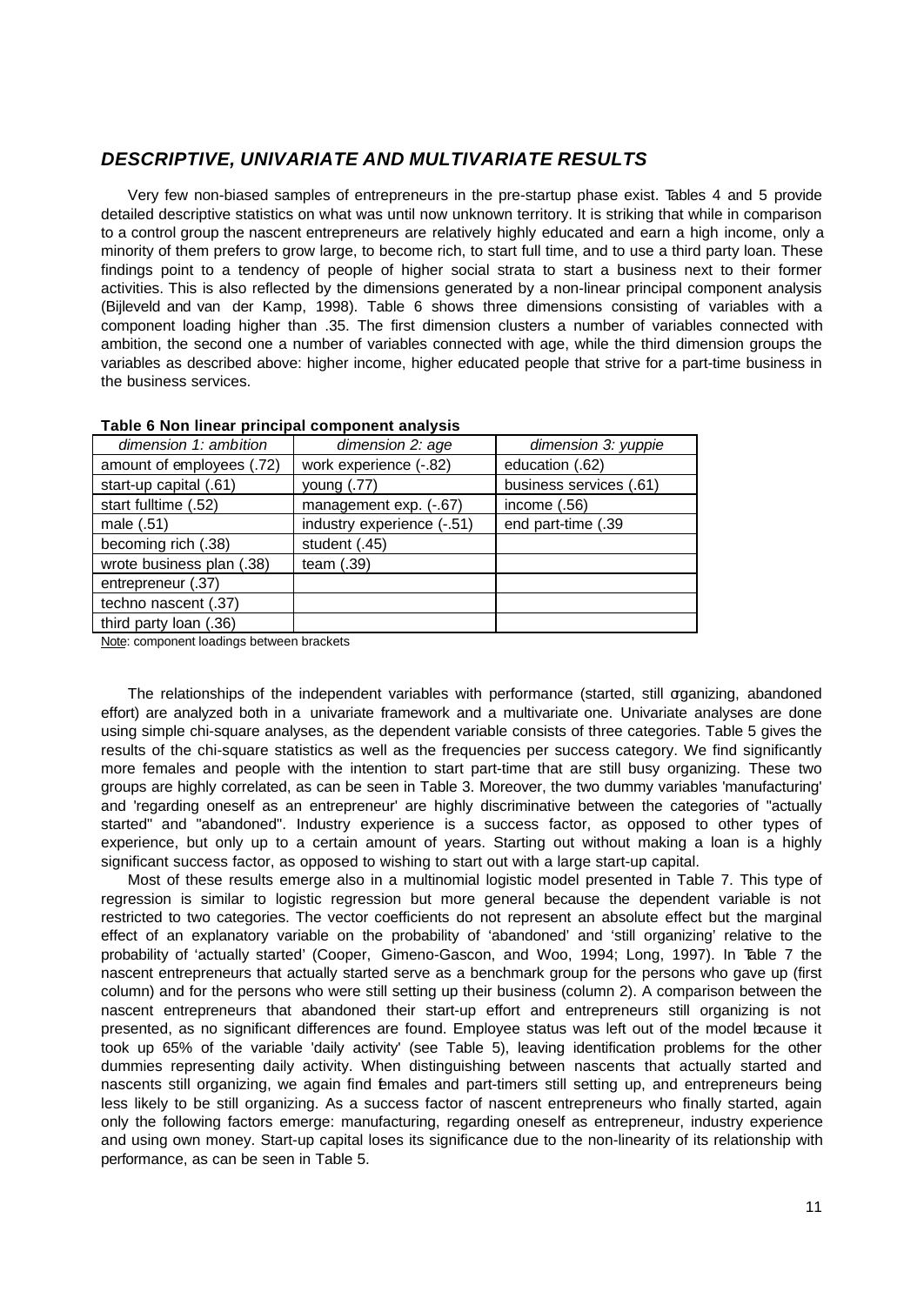Goodness-of-fit is measured in a manner similar to Cooper, Gimeno-Gascon and Woo (1994). For logistic regression models, a straight R<sup>2</sup> statistic is not available. Some alternatives pseudo R<sup>2</sup> measures have been calculated. The Nagelkerke R<sup>2</sup> equals 0.306, whereas the McFadden equals 0.148. A common measure for determining the fit of the model in these kinds of applications is the Hosmer and Lemeshow test (Hosmer and Lemeshow, 1989), where the probability of an outcome is specified rather than the actual occurrence of an outcome. For all three categories the test did not point at rejection of the hypothesis that the model fits well (the cases were divided into 10 subgroups of 33 observations each). The p-values associated with the chi-square test were 0.58, 0.24 and 0.22 for respectively abandoned, still trying and started. Given that the nascent entrepreneurs who are still trying are placed in a temporary category (every person in this category should ultimately belong to the category 'abandoned' or 'started' and the timing for transfers into one these two categories may therefore be important), we conclude that our model fits the data reasonably well.

| independent variables        | vector of coefficients associated with |                    |                    |  |  |  |  |  |
|------------------------------|----------------------------------------|--------------------|--------------------|--|--|--|--|--|
|                              | 'abandoned'                            | 'still organizing' | 'actually started' |  |  |  |  |  |
| intercept                    | 1.25                                   | 2.63               | 0                  |  |  |  |  |  |
| 1. gender female - male      | $-.44$                                 | $***$<br>$-1.06$   | $\Omega$           |  |  |  |  |  |
| 2. age young - old           | .38                                    | $-0.07$            | 0                  |  |  |  |  |  |
| 3. education low - high      | $-.33$                                 | $-22$              | $\mathbf 0$        |  |  |  |  |  |
| 4.personal income            | $-0.07$                                | $-25$              | $\mathbf 0$        |  |  |  |  |  |
| 5. dummy entrepreneur        | $-1.80**$                              | $-1.18$ *          | $\mathbf 0$        |  |  |  |  |  |
| 6. dummy social welfare      | .20                                    | .80                | 0                  |  |  |  |  |  |
| 7. dummy student             | .61                                    | $-20$              | $\mathbf 0$        |  |  |  |  |  |
| 8. amount of employees       | .25                                    | .22                | 0                  |  |  |  |  |  |
| 9. ambition becoming rich    | $-0.59$                                | $-16$              | $\mathbf 0$        |  |  |  |  |  |
| 10.ambition becoming large   | .74                                    | .26                | $\mathbf 0$        |  |  |  |  |  |
| 11.end up part time          | $-.24$                                 | $-57$              | 0                  |  |  |  |  |  |
| 12.work experience           | .32                                    | .46                | $\mathbf 0$        |  |  |  |  |  |
| 13. management experience    | $-19$                                  | $-15$              | 0                  |  |  |  |  |  |
| 14.industry experience       | $\star$<br>$-0.36$                     | $-.17$             | $\mathbf 0$        |  |  |  |  |  |
| 15.experience in setting up  | .37                                    | .24                | $\Omega$           |  |  |  |  |  |
| 16.techno nascent            | .07                                    | $-.05$             | $\mathbf 0$        |  |  |  |  |  |
| 17.dummy manufacturing       | $-1.66$ *                              | $-1.11$            | $\mathbf 0$        |  |  |  |  |  |
| 18.dummy trade               | .03                                    | $-29$              | 0                  |  |  |  |  |  |
| 19.dummy business services   | $-0.08$                                | $-0.08$            | $\mathbf 0$        |  |  |  |  |  |
| 20.dummy consumer services   | $-24$                                  | $-0.08$            | 0                  |  |  |  |  |  |
| 21.business plan             | $-.03$                                 | .32                | $\mathsf 0$        |  |  |  |  |  |
| 22.information and guidance  | $-72$                                  | $-59$              | $\mathbf 0$        |  |  |  |  |  |
| 23.start fulltime - parttime | .44                                    | $***$<br>1.16      | $\mathsf 0$        |  |  |  |  |  |
| 24.solo - team               | .50                                    | .36                | $\mathbf 0$        |  |  |  |  |  |
| 25.start up capital          | .25                                    | .30                | 0                  |  |  |  |  |  |
| 26.third party loan          | $\star$<br>.93                         | .60                | $\mathbf 0$        |  |  |  |  |  |

Note: \*\* p < .01 and \* p < .05

The variables connected with 'giving up' or 'abandoned' respectively 'still organizing' do not necessarily coincide with the reasons given by the respondents when asked why they had given up their business respectively what remained to be done before they would get started (Table 8). The main reason given for abandoning the start-up effort was the opportunity offered by a job. Of course, the choice for another job might be influenced by difficulties in the start-up process. Obtaining appropriate finance seems the major bottleneck of the people still busy organizing.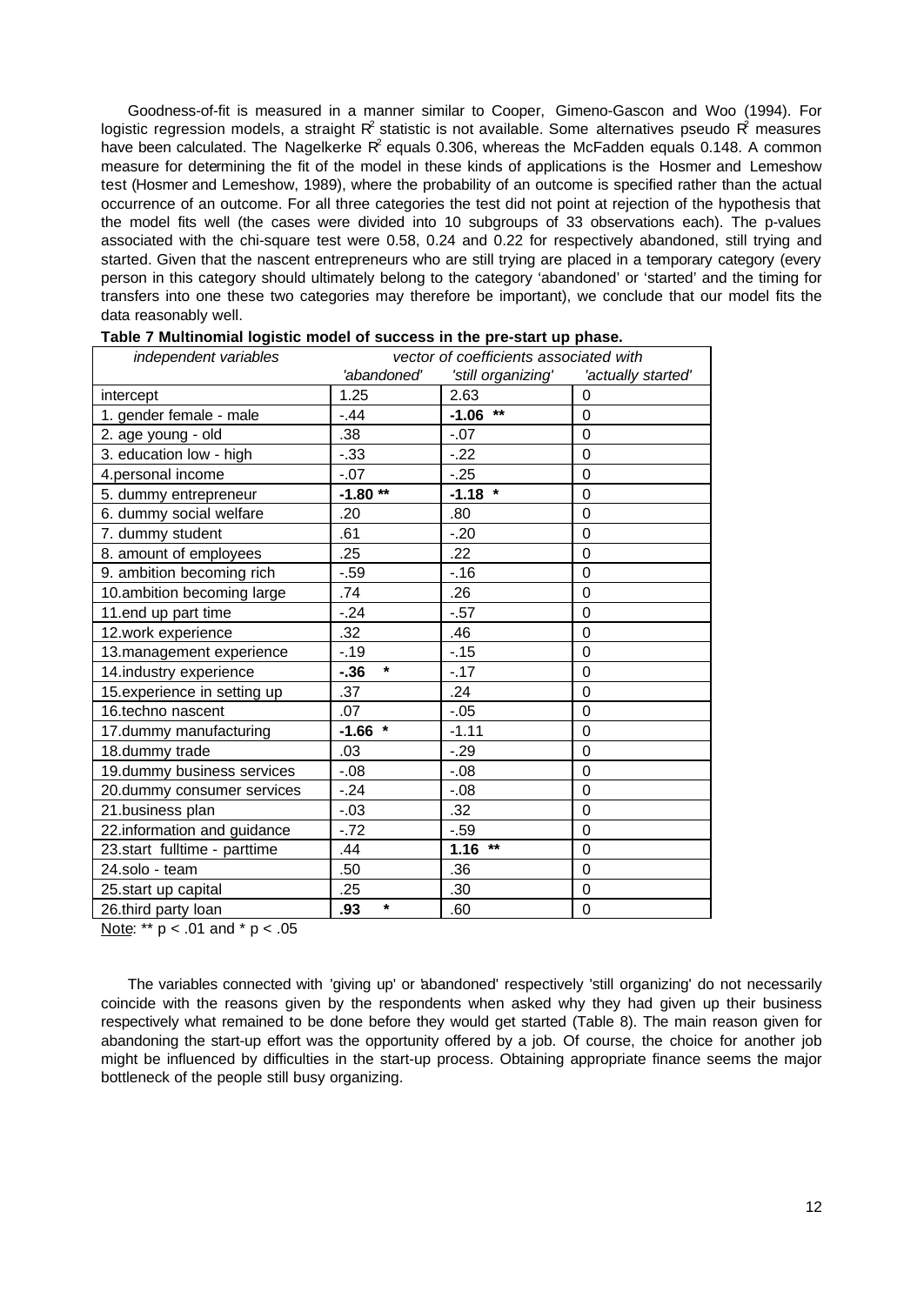|       | reasons for giving up | Ν  | %   | reasons for still organizing | Ν                 | %   |
|-------|-----------------------|----|-----|------------------------------|-------------------|-----|
|       | other/better job      | 21 | 25  | finance                      | 24                | 27  |
| 2.    | market/risks          | 15 | 18  | juridical<br>2.              | 16                | 18  |
| 3.    | finance               | 14 | 17  | market/risks<br>З.           | 12                | 13  |
| 4.    | private reasons       | 11 | 13  | location<br>-4.              | $12 \overline{ }$ | 13  |
| 5.    | other                 | 23 | 27  | lack of time<br>6.           |                   | 8   |
|       |                       |    |     | private reasons              | 5                 | 6   |
|       |                       |    |     | other<br>8.                  | 14                | 16  |
| total |                       | 84 | 100 | total                        | 90                | 100 |

**Table 8 Reasons cited for 'giving up' and 'still busy organizing'**

#### *DISCUSSION*

Characteristics of nascents, i.e., people who are in the process of setting up a business, are hardly dealt with in the area of entrepreneurship research. Our results must be seen as an empirical step that needs to be followed up by a more in-depth theoretical approach that investigates the entire underlying process. Apart from generating a large number of descriptive statistics, the present study sheds light on the impact and relative importance of some explanatory variables connected with the pre-start-up phase. Our results lead to some intriguing questions. We give three examples. First, women need more time to actually start up a business. Is this a question of difficulties in obtaining access to resources or of differing values (Brush, 1992; Fischer, Reuber, and Dyke, 1993; Verheul and Thurik, 2001)? The strong correlations between being male and management and industry experience, respectively point to the first position, while the strong correlations between between being female and part-time business ownership point to the second position.

Second, we find that a third party loan and a higher start-up capital are variables connected with failure in the nascent phase. This indicates a difference between the pre-startup phase and the post-startup phase, as it has repeatedly been shown that capitalization is an important success factor in the poststartup phase (Table 2). The question is whether the selection process that takes place in the pre-startup phase is healthy or unhealthy. Does the group of nascents that want to start out large consist of relatively many dreamers, who are rightfully rejected by banks and other financiers? Or do these people calculate their prospects carefully and then either start or back off (Carter, Gartner, and Reynolds, 1995)? Or do the financial markets in the Netherlands lack opportunities for nascent entrepreneurs? In any case, for many nascent entrepreneurs it is beneficial to start out modestly.

Third, a striking dissimilarity between pre-start-up and post-start-up has to do with experience. It is puzzling that industry experience is a success factor, while work experience, management experience, and experience in setting up a business as well as education are not. Particularly management experience has been repeatedly shown to affect post-start-up performance Lussier, 1995). Can the result that having knowledge of the industry and a network in the market is decisive be replicated, and why would this result emerge? Perhaps knowledge of an industry and a network in a market are crucial for actually starting a business, while after start-up management experience takes over in importance. As industry experience is significantly correlated with age, it might be that industry experience opens a strategic window for older people to set up a business (Harvey and Evans, 1995).

The present study has a number of weaknesses and limitations that serve as suggestions for further research. First, in survey research one is limited to variables that are easily accessible. This does not mean that these variables are necessarily the most important variables (Cooper, 1993). The skills, knowledge and motives of nascents are not directly accessed. Also the so-called ''how'' variables (vanderWerf, 1989) are not taken into account, for example how resources are developed, how relationships are maintained, and how information is gained (Cooper, 1993). Second, as Table 8 indicates, there is only a partial connection between the success and failure factors in our model on the one hand and reasons actually given by people themselves as to why they have abandoned or why they were still busy organizing on the other. Of the four reasons that are usually given for why people abandon their start-up effort, three are not measured in our model. A good job offer, unfavorable outcomes of market research, and private reasons could be taken into account in further modeling of pre-startup performance. The same reasoning applies to the actual reasons given by people why they were still busy organizing. Third, our analyses of success and failure factors provide a general picture only. This limits the practical relevance, as it is well known that there is a large variety in types of ventures and types of entrepreneurs. So when analyzing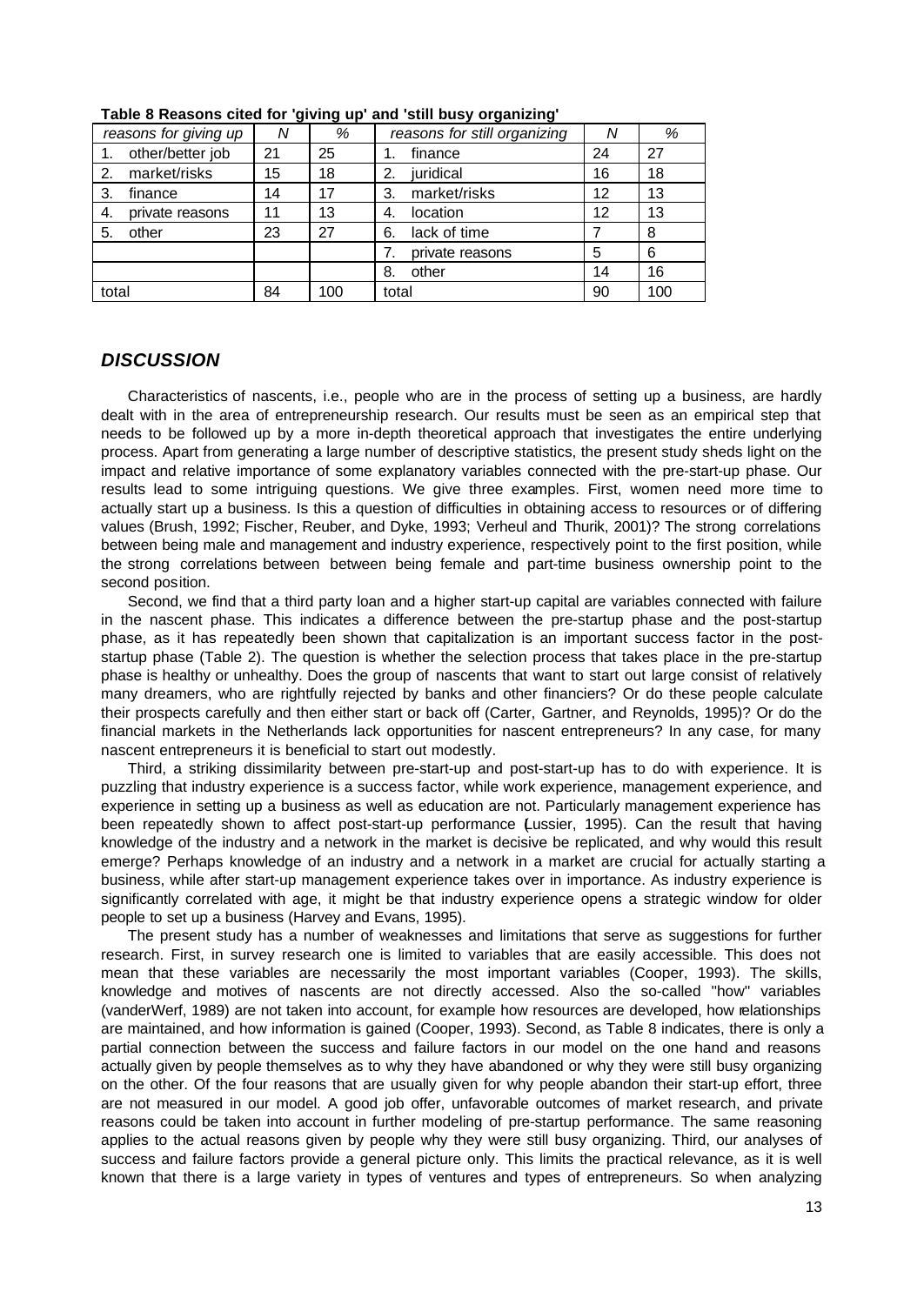specific types of entrepreneurs, more detailed pictures of factors connected with success and failure emerge that might very well deviate from the general picture. Of course, analyses of the success factors for specific types of entrepreneurs would require a larger or more specific sample. Fourth, the dependent variable is not based on a uniform criterion. This means that people in the same situation but with different norms might consider themselves as "started" or "still organizing", respectively. Although the subjective viewpoint of the nascent entrepreneur is important, validity of our dependent variable would increase if objective measures were added.

Government policy in the old, managed economy was largely about control. High certainty dictated that it was known what to produce, how it should be produced, and who would produce it. The role of government was to constrain the power of large corporations, which were needed for efficiency under massproduction, but posed a threat to democracy through their concentration of power (Chandler, 1977 and 1990). Under the old, managed economy the policy debate centered on competition policies (antitrust), regulation and public ownership of business (Teece, 1993). In the new, entrepreneurial economy these constraining policies have become increasingly irrelevant. The central role of government policy in the new, entrepreneurial economy is enabling in nature. The focus is to foster the production and commercialization of knowledge. Rather than focus on limiting the freedom of firms to contract through antitrust, regulation and public ownership, government policy in the new, entrepreneurial economy targets education, increasing the skills and human capital of workers, and facilitating the mobility of workers and their ability to start new firms (Audretsch and Thurik, 2001). Knowledge of their motives and behavior in the pre-start-up phase is essential for creating a portfolio of new enabling policies. Therefore, we believe that efforts to understand predictors of pre-start-up performance will become an important part of entrepreneurship research. The present study is one of the first to contribute to this new area. We hope the simple model described here will encourage the work yet to be done.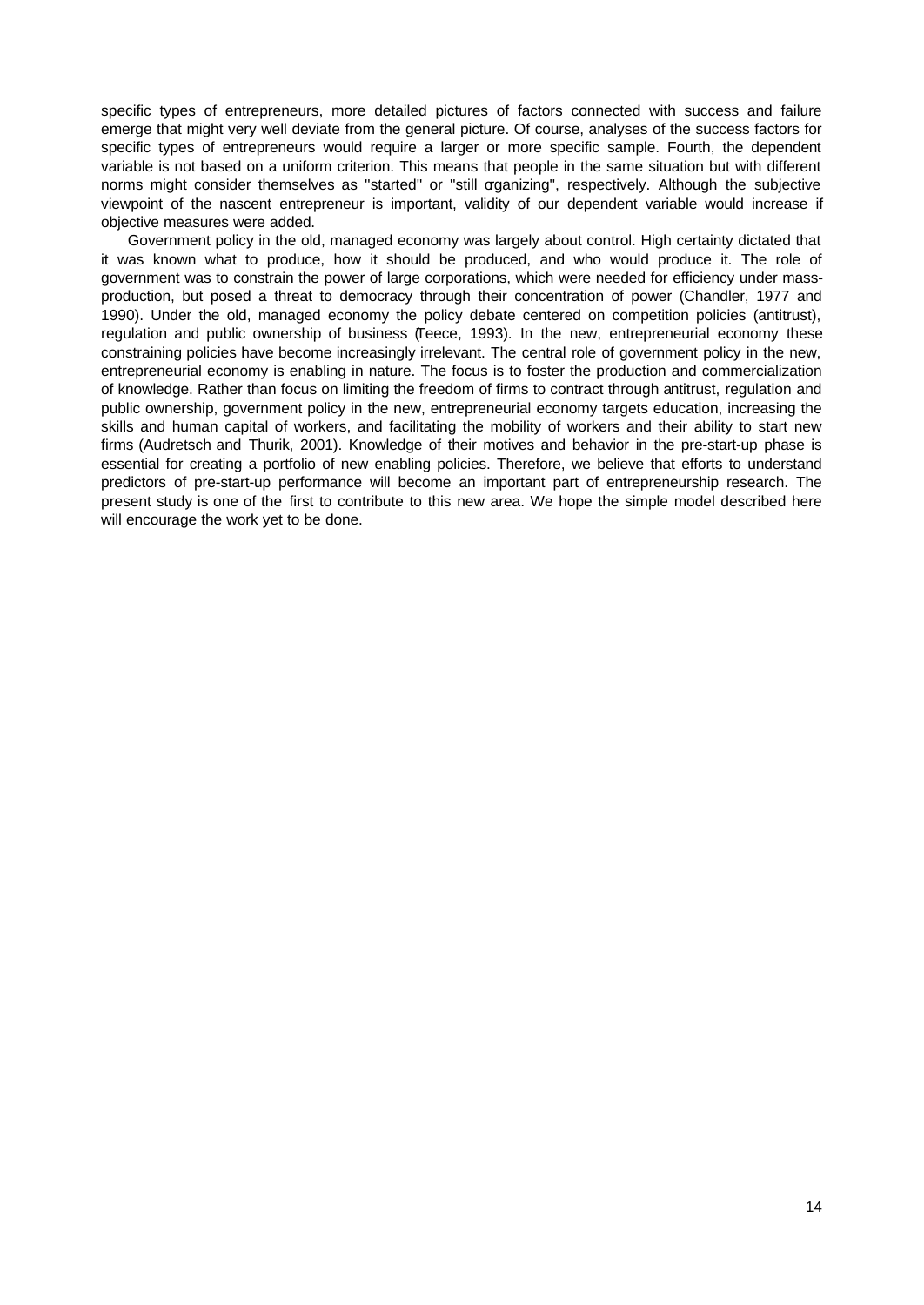## *REFERENCES*

Audretsch, D.B., and Thurik, A.R. 2000. Capitalism and democracy in the 21st century: from the managed to the entrepreneurial economy. *Journal of Evolutionary Economics,* 10(1): 17-34.

Audretsch, D.B., and Thurik, A.R. 2001. Sources of growth: the entrepreneurial versus the managed economy. *Industrial and Corporate Change*, forthcoming.

- Baron, R.A. 1999. Counterfactual thinking and venture formation: The potential effects of thinking about ''what might have been''. *Journal of Business Venturing*, 15: 79-91.
- Basu, A., and Goswami, A. 1999. Determinants of South Asian entrepreneurial growth in Britain: A mulitvariate analysis. *Small Business Economics,* 13: 57-70.

Baumol, W.J. 1993. *Entrepreneurship, Management and the Structure of Payoffs*. Cambridge, MA: MIT-Press.

Bijleveld, C.C.J.H., and van der Kamp, L.J.Th. 1998. *Longitudinal Data Analysis: Designs, Models, and Methods.* London: Sage.

Boden, R.J., and Nucci, A.R. 2000. On the survival prospects of man's and women's new business ventures. *Journal of Business Venturing,* 15: 7-362.

Brüderl, J., and Preisendörfer, P. 1998. Network support and the success of newly found businesses. *Small Business Economics,* 10: 213-225.

Brush, C.G. 1992. Research on women business owners: Past trends, a new perspective and future directions. *Entrepreneurship Theory and Practice,* 16: 5-28.

- Carree, M.A., Stel, A.J. van, Thurik, A.R., and Wennekers, A.R.M. 2001. Economic development and business ownership: an analysis using data of 23 OECD countries in the period 1976-1996. *Small Business Economics*, forthcoming.
- Carree, M.A., and Thurik, A.R. 1999. Industrial structure and economic growth. In: D.B. Audretsch and A. R. Thurik eds., *Innovation, Industry Evolution and Employment*. Cambridge, UK: Cambridge University Press, 86-110
- Carter, N.M., Gartner, W.B., and Reynolds, P.D. 1995. Exploring start-up event sequences. *Journal of Business Venturing*, 11: 151-166.

Carter, N.M., Williams, M., and Reynolds, P.D. 1997. Discontinuance among new firms in retail: The influence of initial resources, strategy, and gender. *Journal of Business Venturing, 12,* 125-145.

- Casson, M. 1995. *Entrepreneurship and Business Culture; Studies in the Economics of Trust; Vol. 1*. Cheltenham, UK: Edward Elgar.
- Chandler, A.D. 1977. *The Visible Hand: the Managerial Revolution in American Business*, Cambridge: Harvard University Press.
- Chandler, A.D. 1990. *Scale and Scope: the Dynamics of Industrial Capitalism*, Cambridge: Harvard University Press.
- Chini, L., Frank, H., Korunka, C., and Lueger, M. 2000. Fouding a business A configurational perspective. *Proceedings of RENT conference*, Prague, 23/24-11.
- Chrisman, J.J., Bauerschmidt, A., and Hofer, C.W. 1998. The determinants of new venture performance: An extended model. *Entrepreneurship Theory and Practice,* 23(1): 5-22.
- Cliff, J.E. 1998. Does one size fit all? Exploring the relationships between attitudes towards growth, gender, and business size. *Journal of Business Venturing,* 13: 523-542.
- Cooper, A.C. 1993. Challenges in predicting new firm performance. *Journal of Business Venturing*, 8: 231- 253.

Cooper, A.C., and Gimeno-Gascon, F.J. 1992. Entrepreneurs, processes of founding, and new-firm performance. In: Sexton, D.L., and Kasarda, J.D. ed.. *The State of the Art in Entrepreneurship.* Boston: PWS-Kent.

Cooper, A.C., Gimeno-Gascon, F.J., and Woo, C.Y. 1994. Initial human and financial capital as predictors of new venture performance. *Journal of Business Venturing,* 9: 371-395.

Delmar, F., and Davidsson, P. 2000. Where do they come from? Prevalence and characteristics of nascent entrepreneurs. *Entrepreneurship and Regional Development,* 12: 1-23.

- Fasci, M.A., and Valdez, J.V. 1998. A performance contrast of male- and female-owned small accounting practices. *Journal of Small Business Management,* 36(3): 1-7.
- Fischer, E.M., Reuber, A.R., and Dyke, L.S. 1993. A theoretical overview and extension of research on sex, gender, and entrepreneurship. *Journal of Business Venturing,* 8: 151-168.
- Frese, M., Gelderen, M.W. van, and Ombach, M. 2000. How to plan as a small scale business owner: Psychological process characteristics of action strategies and success. *Journal of Small Business*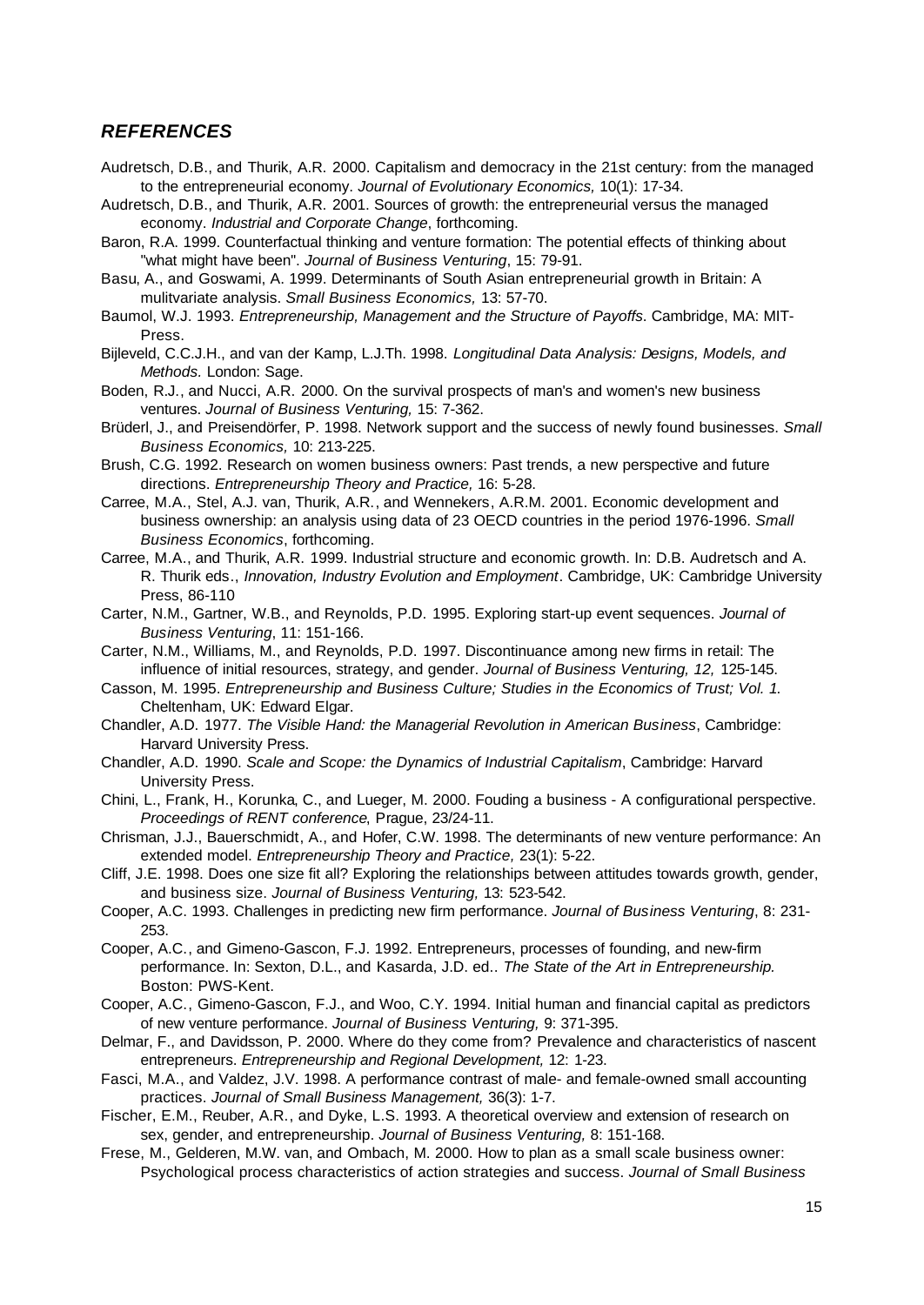*Management,* 38(2): 1-18.

- Gartner, W.B., Starr, J.A., and Bhat, S. 1998. Predicting new firm survival: An analysis of ''Atonomy of a start-up.'' cases from Inc. magazine. *Journal of Business Venturing,* 14: 215-232.
- Gelderen, M.W. van 1999. *Ontluikend Ondernemerschap.* Zoetermeer: E.I.M.
- Gelderen, M.W. van 2001. Ondernemers vóór de start: definitiekwesties en succesfactoren. *Bedrijfskunde*, forthcoming.
- Gelderen, M.W., Frese, M. and Thurik, A.R. 2001. Strategies, uncertainty and performance of small startups. *Small Business Economics*, forthcoming.
- Harvey, M., and Evans, R. 1995. Strategic windows in the entrepreneurial process. *Journal of Business Venturing*, 10: 331-347.
- Honig, B. 1998. What determines success? Examining the human, financial, and social capital of Jamaican microentrepreneurs. *Journal of Business Venturing,* 13: 371-394.
- Hosmer, D.W., and Lemeshow, S. 1989. *Applied Logistic Regression*. New York: John Wiley and Sons.
- Katz, J., and Gartner, W.B., 1988. Properties of emerging organisations. *Academy of Management Review,* 13: 429-441.
- Kaufman, P.J. 1999. Franchising and the choice of self-employment. *Journal of Business Venturing*, 14: 345-362.
- Lerner, M., Brush, C., and Hisrich, R. 1997. Israeli women entrepreneurs: An examination of factors affecting performance. *Journal of Business Venturing,* 12: 315-339.
- Long, J.S. 1997. *Regression Models for Categorical and Limited Dependent Variables.* London: Sage.
- Lussier, R.N., 1995. A nonfinancial business success versus failure prediction model for young farmers. *Journal of Small Business Management,* 33: 8-20.
- OECD 2000. *OECD Employment Outlook* . OECD: Paris.
- Reid, G.C. 1999. Complex actions and simple outcomes: How new entrepreneurs stay in business. *Small Business Economics,* 13: 303-315.
- Reid, G.C., and Smith, J.A. 2000. What makes a new business start-up successful? *Small Business Economics,* 14: 165-182.
- Reynolds, P., and Miller, B. 1992. New firm gestation: Conception, birth, and implications for research. *Journal of Business Venturing,* 7: 405-417.
- Reynolds, P.D. 1997. Who starts new firms? Preliminary explorations of firms-in-gestation. *Small Business Economics,* 9: 449-462.
- Sapienza, H.J., and Grimm, C.M. 1997. Founder characteristics, start-up process, and strategy/structure variables as predictors of shortline railroad performance. *Entrepreneurship Theory and Practice,* 23(1): 5-24.
- Teece, D.J. 1993. The dynamics of industrial capitalism: perspectives on Alfred Chandler's scale and scope. *Journal of Economic Literature,* 31: 199-225.
- Thurik, A.R. 1996. Small firms, entrepeneurship and economic growth. In: P.H. Admiraal ed.. *Small Business in the Modern Economy*. Oxford: Basil Blackwell Publishers, 126-152.
- Thurik, A.R. 1999. Entrepreneurship, industrial transformation and growth. In G.D. Libecap ed.. *The Sources of Entrepreneurial Activity: Vol. 11, Advances in the Study of Entrepreneurship, Innovation, and Economic Growth*. Stamford, CT: JAI Press, 29-65.
- VanderWerf, P.A. 1989. Achieving empirical progress in an undefined field. *Entrepreneurship Theory and Practice,* 14: 45-58.
- Verheul, I., and Thurik, A.R. 2001. Start-up capital: differences between male and female entrepreneurs: 'does gender matter?'. *Small Business Economics*, forthcoming.
- Wennekers, A.R.M., and Thurik, A.R. 1999. Linking entrepreneurship and economic growth. *Small Business Economics,* 13: 27-55.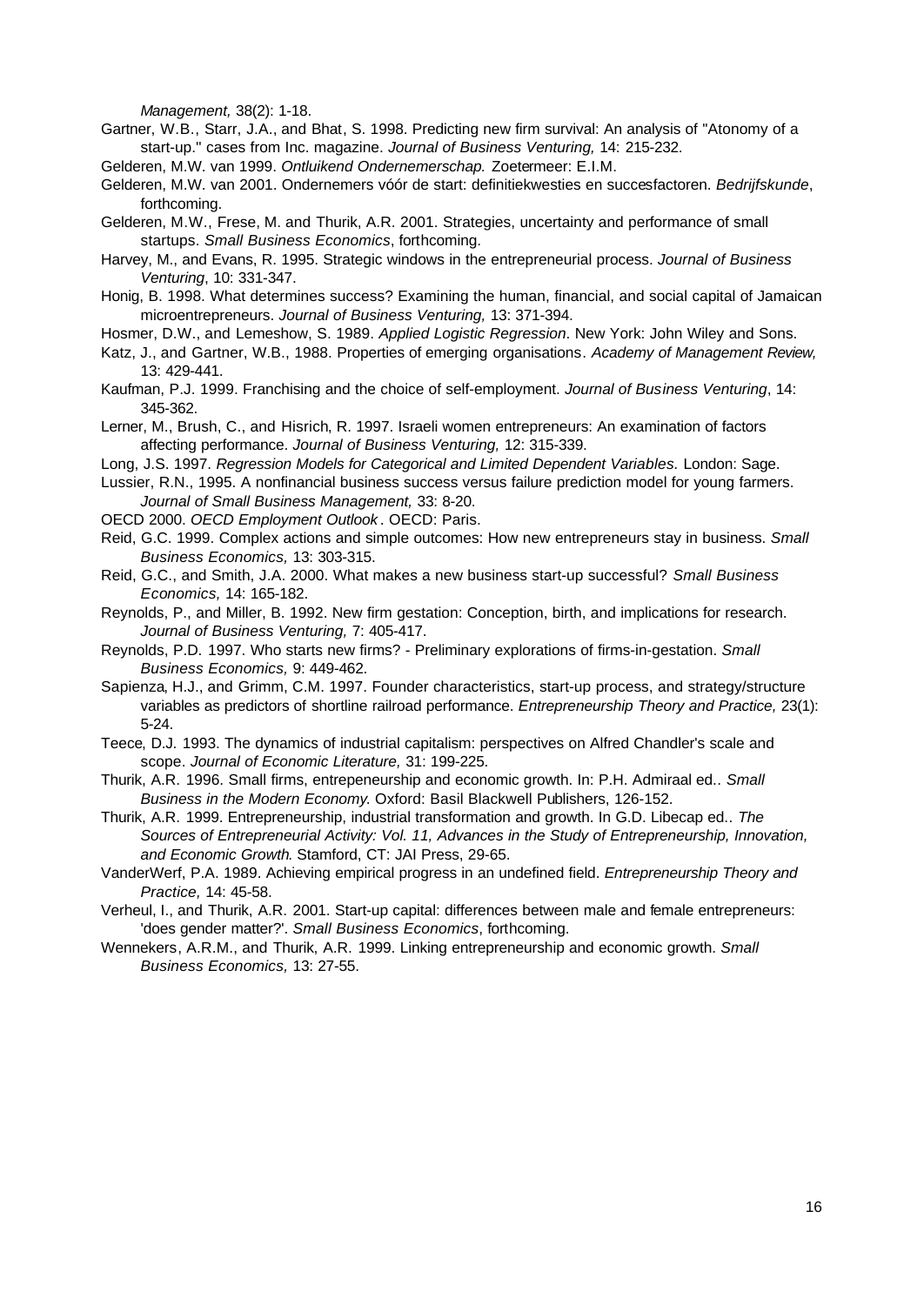## **Publications in the Report Series Research\* in Management**

#### **ERIM Research Program: "Strategic Renewal and the Dynamics of Firms, Networks and Industries"**

#### **2001**

*Organisational Path-Dependence and Institutional Environment: The Case of East Asia's Chinese Family Business Groups* Michael Carney & Eric Gedajlovic ERS-2001-07-STR

*Institutional Change and Firm Adaptation: Toward a Typoloy of Southeast Asian Corporate Forms* Michael Carney & Eric Gedajlovic ERS-2001-08-STR

*Ownership Structure, Investment Behavior and Firm Performance in Japanese Manufacturing Industries* Eric R. Gedajlovic, Toru Yoshikawa & Motomi Hashimoto ERS-2001-09-STR

*Setting up a Business in the Netherlands: Who starts, Who gives up, Who is still trying?* Marco van Gelderen, Niels Bosma & Roy Thurik ERS-2001-15-STR

#### **2000**

l

*Start-Up Capital: Differences Between Male and Female Entrepreneurs, 'Does Gender Matter?'* Ingrid Verheul & Roy Thurik ERS-2000-07-STR

*Strategies, Uncertainty and Performance of Small Business Startups* Marco van Gelderen, Michael Frese & Roy Thurik ERS-2000-18-STR

*Creation of Managerial Capabilities through Managerial Knowledge Integration: a Competence-Based Perspective* Frans A.J. van den Bosch & Raymond van Wijk ERS-2000-19-STR

*Transition Processes towards Internal Networks: Differential Paces of Change and Effects on Knowledge Flows at Rabobank Group* Raymond A. van Wijk & Frans A.J. van den Bosch ERS-2000-22-STR

*Creating the N-Form Corporation as a Managerial Competence* Raymond vanWijk & Frans A.J. van den Bosch ERS-2000-24-STR

*Competition and Market Dynamics on the Russian Deposits Market* Piet-Hein Admiraal & Martin A. Carree ERS-2000-25-STR

ERIM Research Programs:

<sup>∗</sup> A complete overview of the ERIM Report Series Research in Management: http://www.ers.erim.nl

LIS Business Processes, Logistics and Information Systems

ORG Organizing for Performance

MKT Decision Making in Marketing Management

F&A Financial Decision Making and Accounting

STR Strategic Renewal and the Dynamics of Firms, Networks and Industries